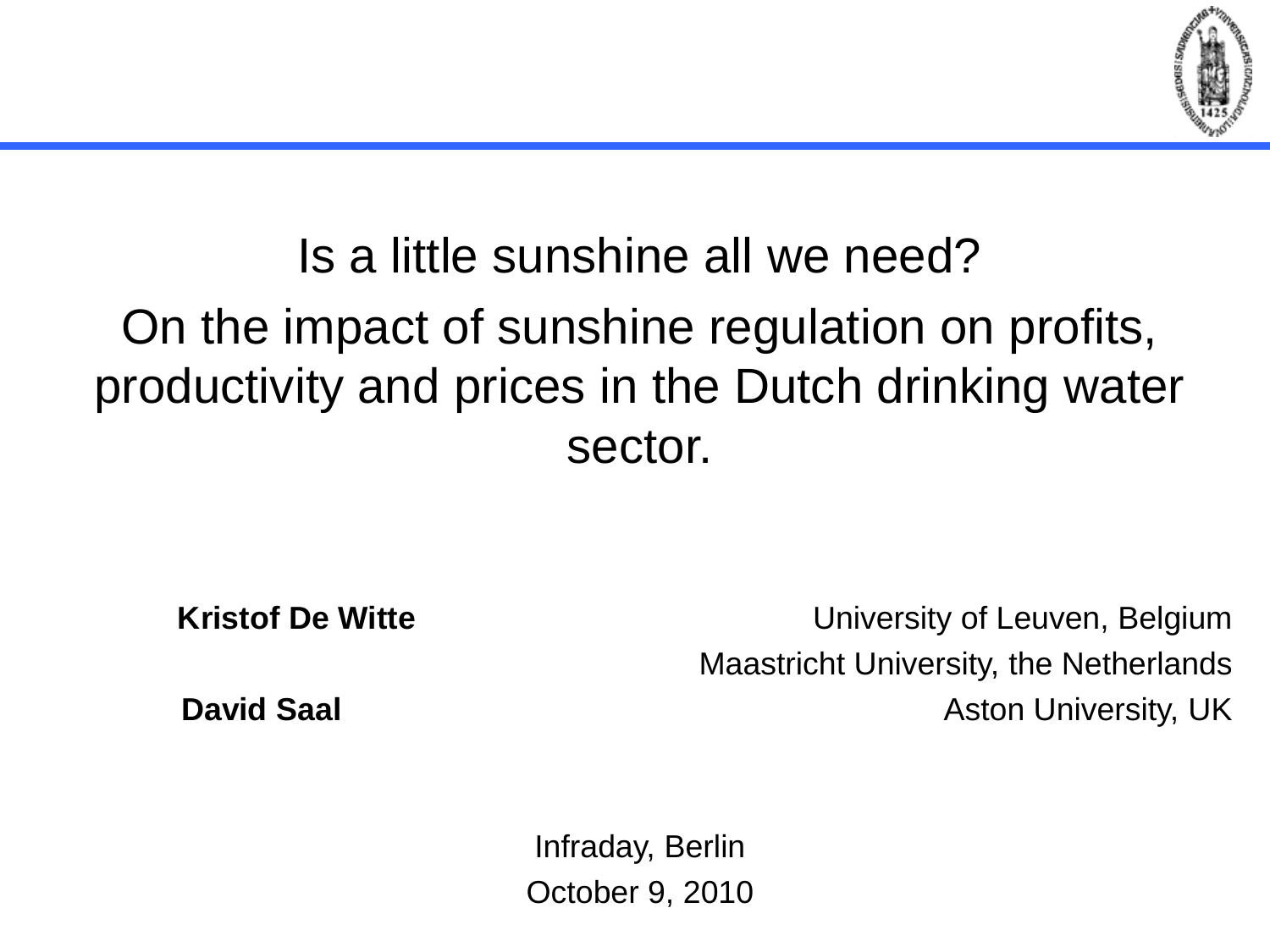# Introduction



 $\implies$  To analyze the consequences of regulatory instability, we decompose the change in economic profits into seven profit drivers:

Changes in: A. Price effects

- (1) output price (domestic and non-domestic)
- (2) input price (for labor, capital and other inputs)
- B. Quantity effects
	- (3) technical progress and regress
	- (4) catching-up effect of inefficient observations
	- (5) scale economies
	- (6) improved resource mix
	- (7) improved product mix

Relate the profit change and the change in its drivers to the regulatory framework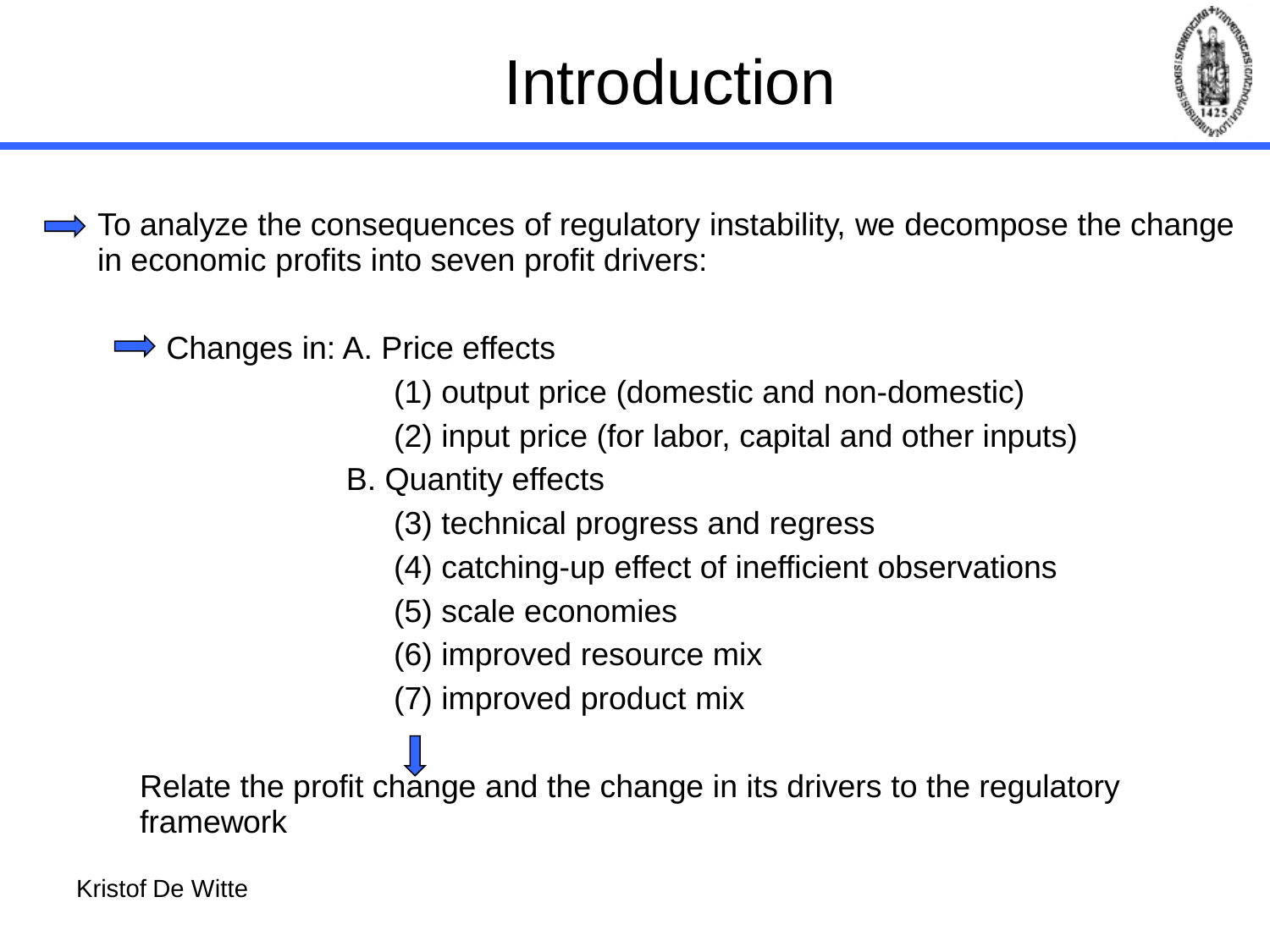# Introduction



The profit decomposition is implemented for the Dutch drinking water sector

This sector is a nice experiment to analyze the consequences of regulatory instability

- $\rightarrow$  Many regulatory models have been proposed and dismissed during the period 1992-2007
- $\rightarrow$  Eventually, the sector opted for a soft regulatory model: sunshine regulation
	- Interesting to examine whether the light-handed sunshine regulation is an effective regulatory tool.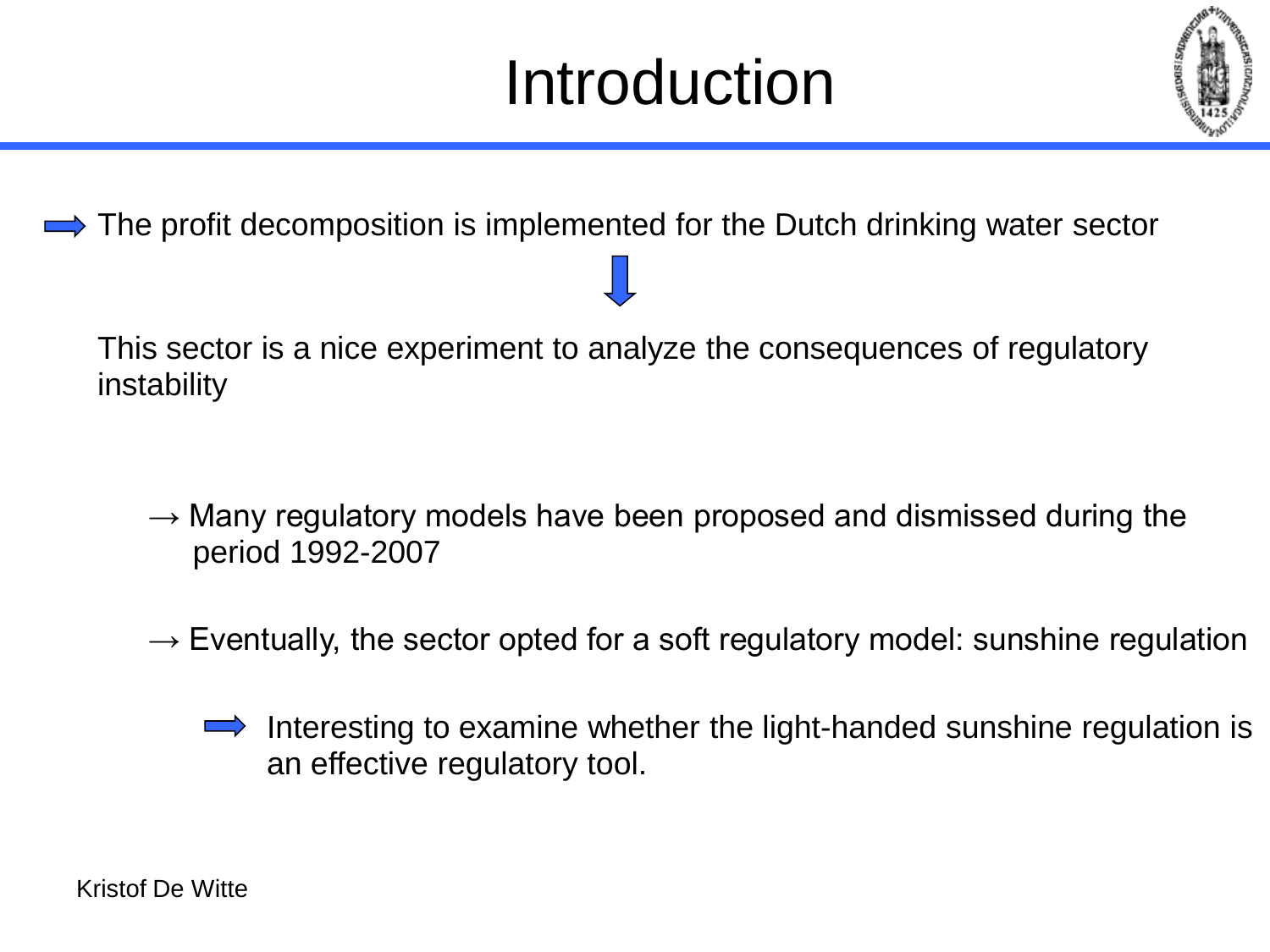## Introduction



Research questions:

1. What are the consequences in terms of price and quantity effects from regulatory uncertainty?

2. Is soft regulation of public utilities effective? Hence, does it provide sufficient incentives to the utilities?

Kristof De Witte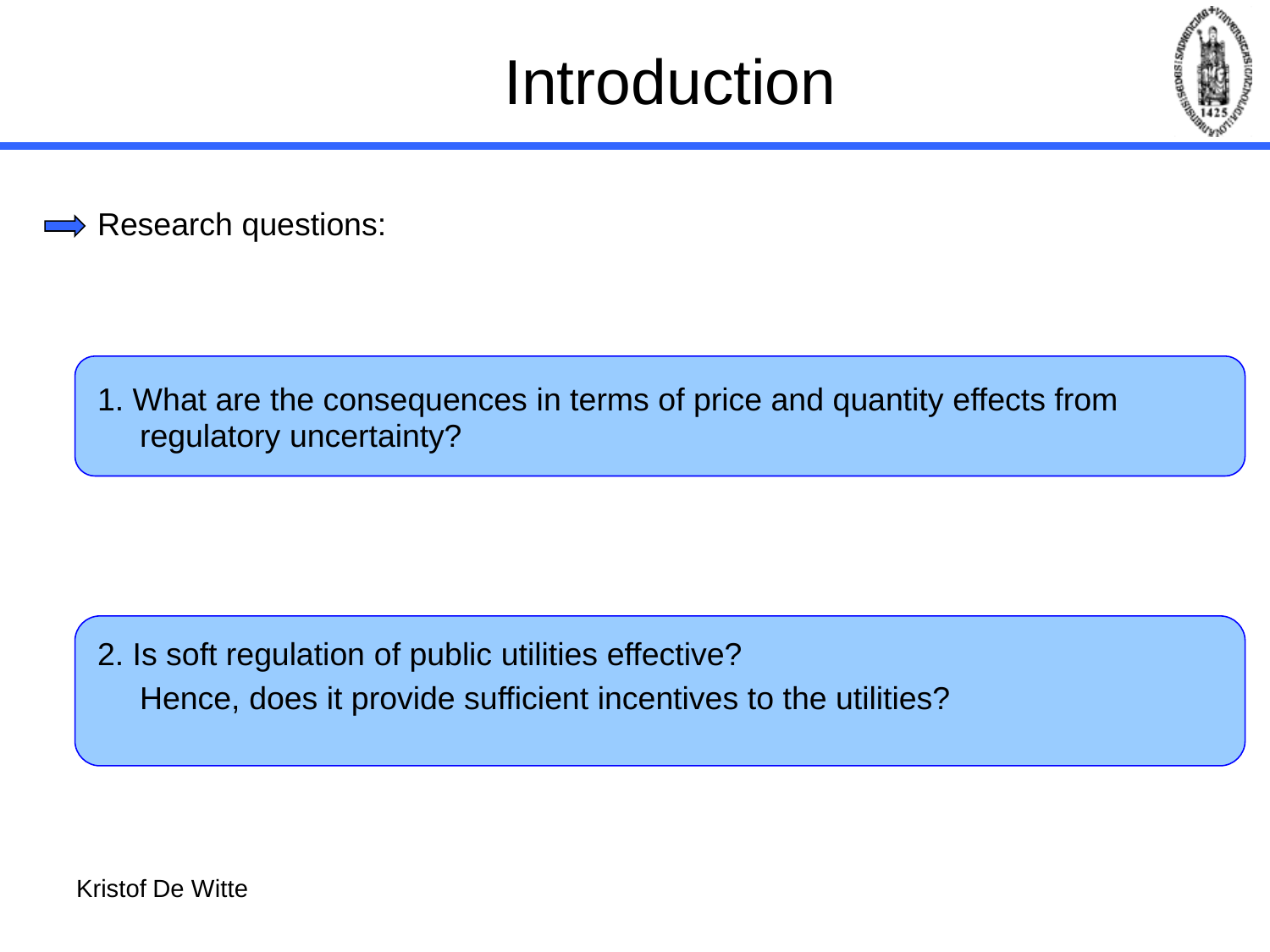### **Outline**



- 1. Decomposing profit change into its drivers i.e. decompose the change into price and quantity effects
	- 2. Non-parametrically estimating unobserved efficient quantities i.e. deduce unobserved quantities by a non-parametric DEA model
	- 3. The input and output variables
	- 4. Regulatory swings in the Dutch drinking water sector
	- 5. Conclusion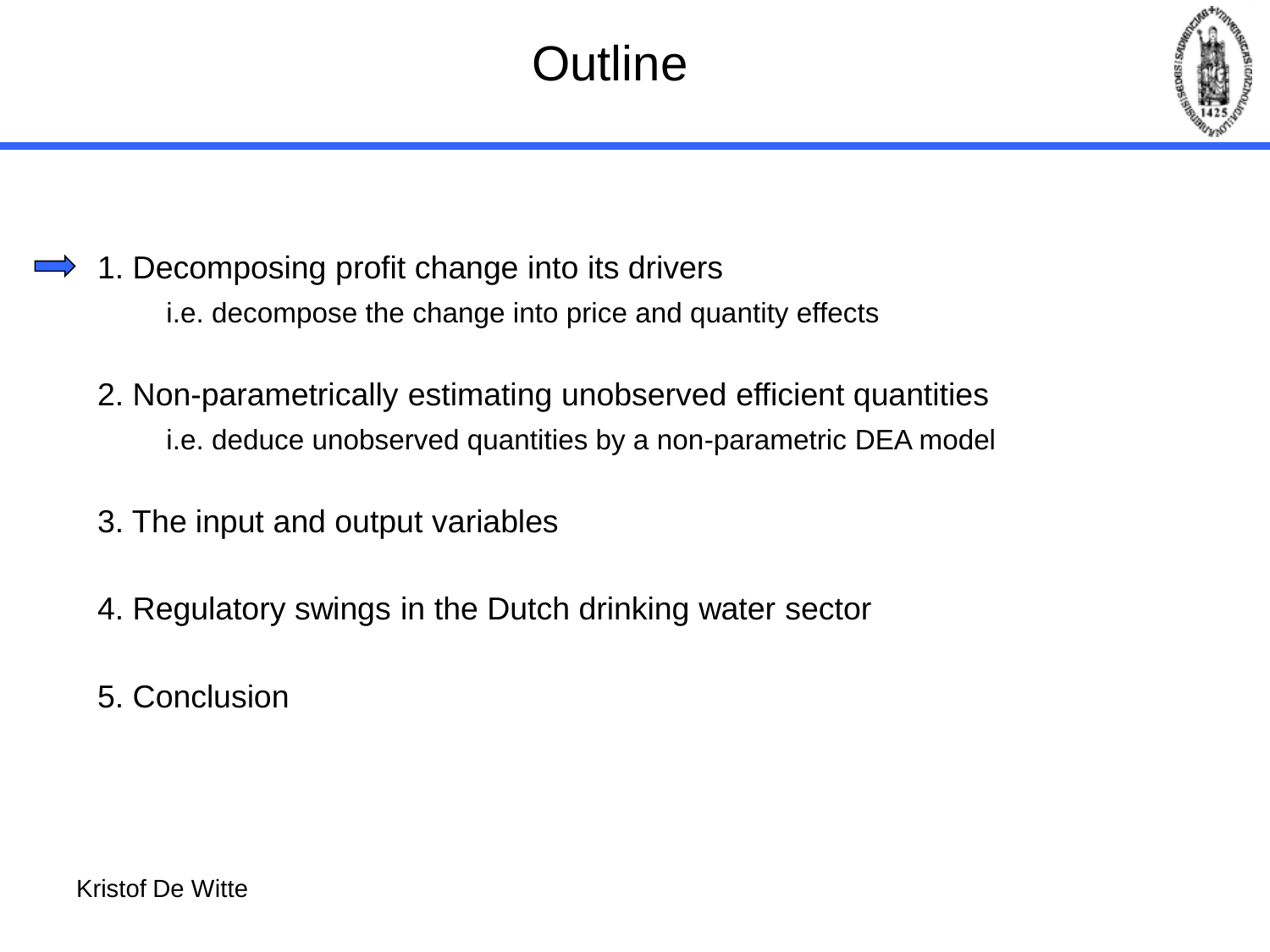#### Decompose the economic profit change between *t* and *t+1*:

(cfr. Grifell-Tatjé and Lovell, 1999, 2008)

profit in  $t =$  sum of total revenues  $-$  sum of total costs

$$
\pi^{t} = \sum_{m=1}^{q} p_{m}^{t} y_{m}^{t} - \sum_{l=1}^{p} w_{l}^{t} x_{l}^{t}
$$

by adding and rearranging terms: profit change



(= Laspeyres: units base period) (= Paasche: units comparison period)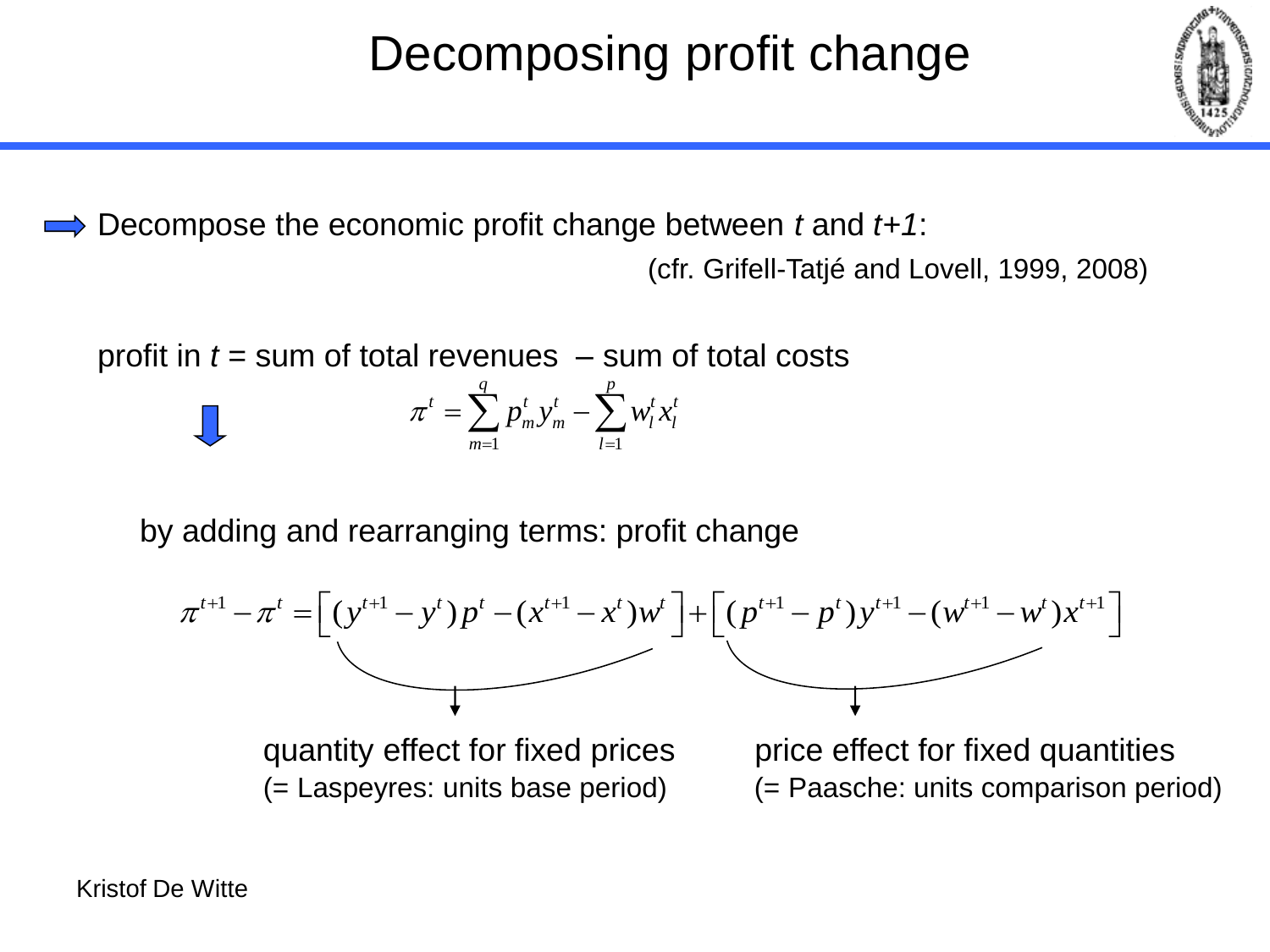

To decompose the quantity effect further, we need to define the production frontier set:

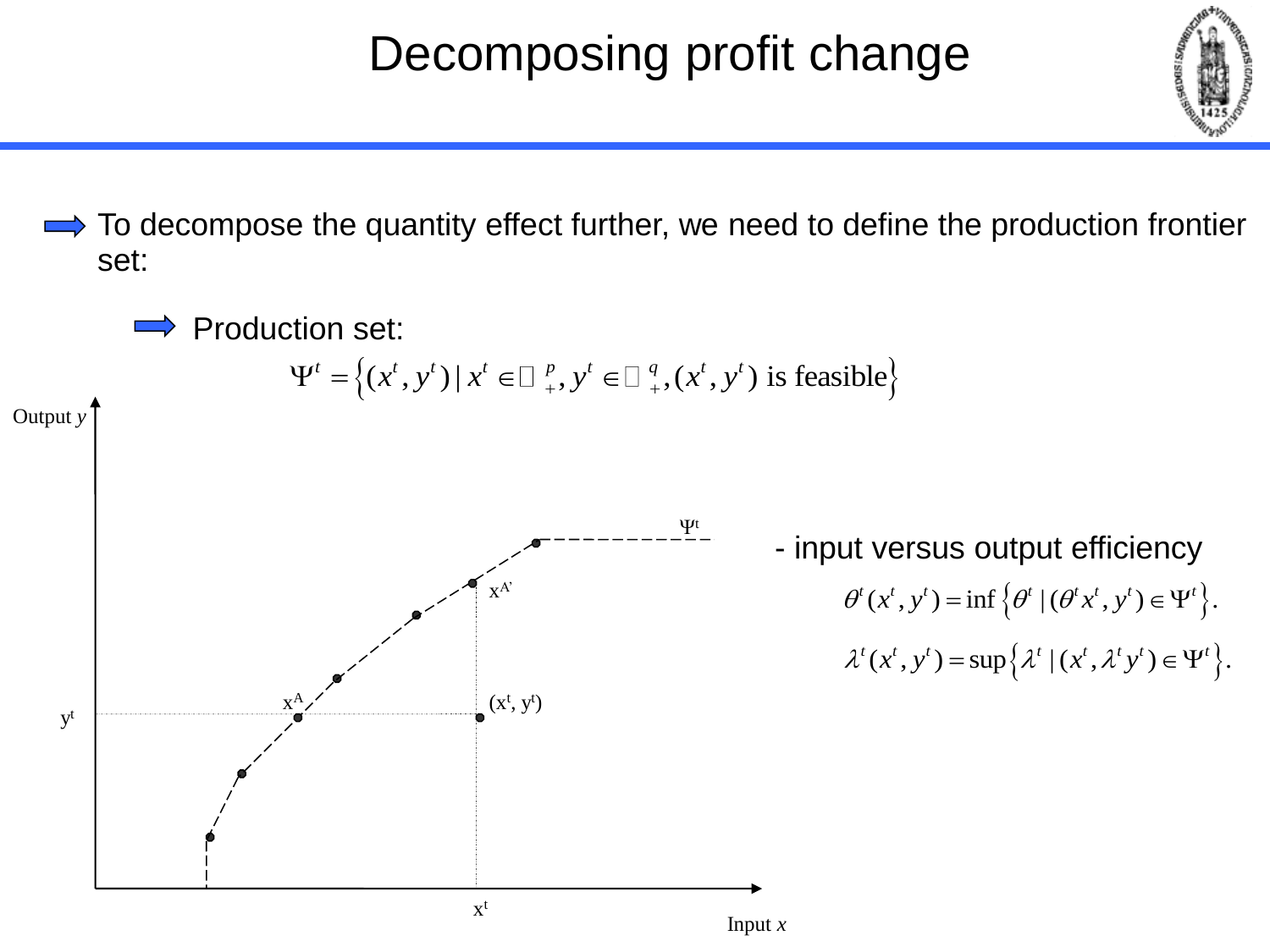

Decompose quantity effect by adding and rearranging terms

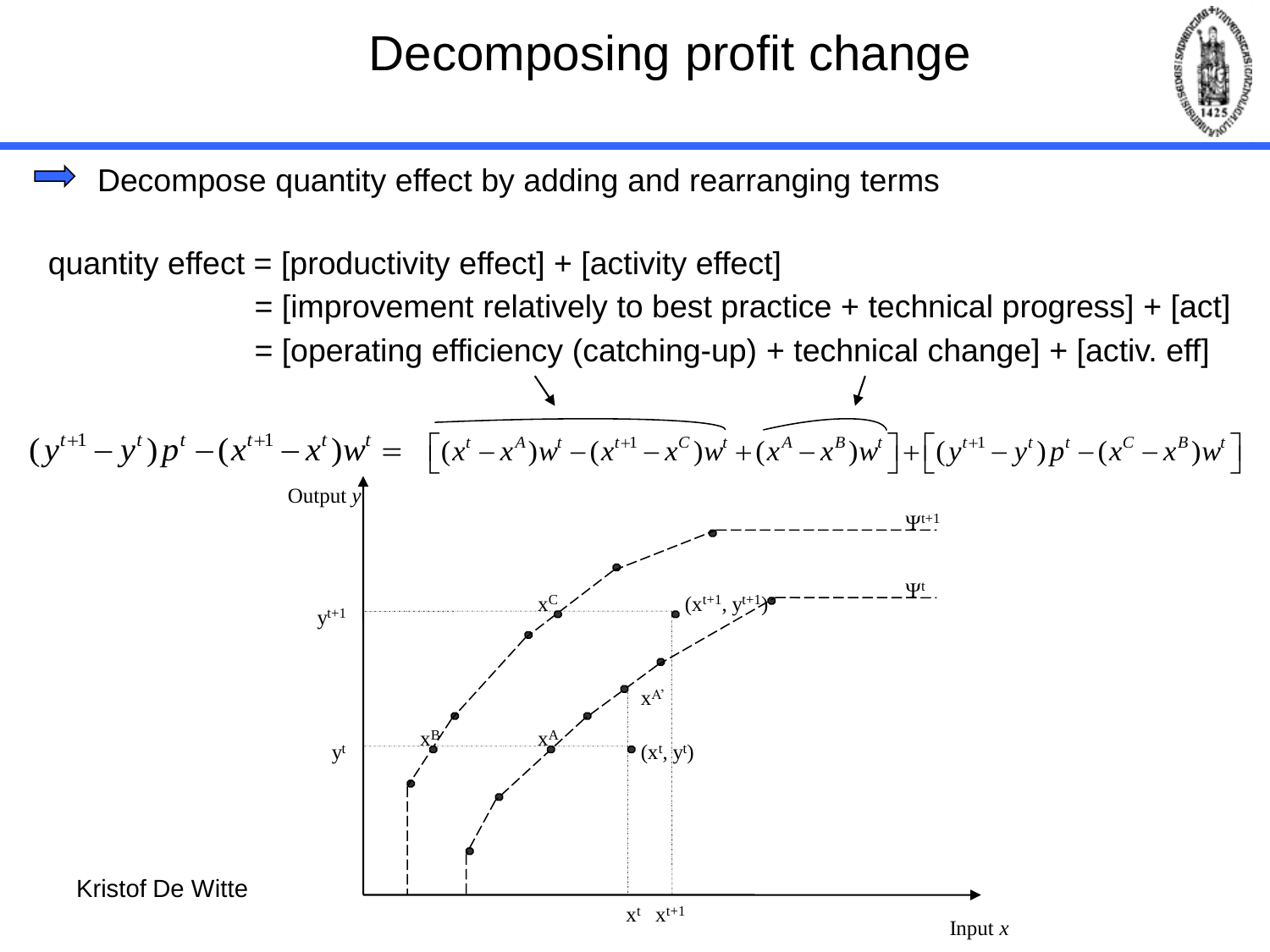Decompose activity effect

isoquants) activity effect  $=$  [resource mix] + [product mix] + [input scale] + [output scale] = [resource mix] + [product mix] + [scale effect] 1  $(y^{t+1} - y^t) p^t - (x^C - x^B) w^t$  $^{+}$  $(y^{t}) p^{t} - (x^{C} - x^{B}) w^{t} =$ 1  $(x^{D}-x^{C})w^{t}-(y^{E}-y^{t+1})p^{t}+(x^{B}-x^{D})w^{t}-(y^{t}-y^{E})p^{t}$  $^{+}$  $-x^c$ ) $w^t$  -  $(y^E - y^{t+1})p^t$  +  $(x^B - x^D)w^t$  -  $(y^t - y^E)p^t$ -  $(x^B - x^D)$  : input scale effect (since the output mix is similar to  $y^i$ ) (obtained from input isoquants) - For same output level y<sup>t</sup>, shift in resources: x<sup>D</sup>-x<sup>C</sup> (obtained from input  $(y' - y^E)$ : output scale effect<br>isoquants) (since the input mix is similar to  $x<sup>t</sup>$ ) - For same input level  $x<sup>t</sup>$ , shift in resources: y<sup>E</sup>-y<sup>t+1</sup> (from output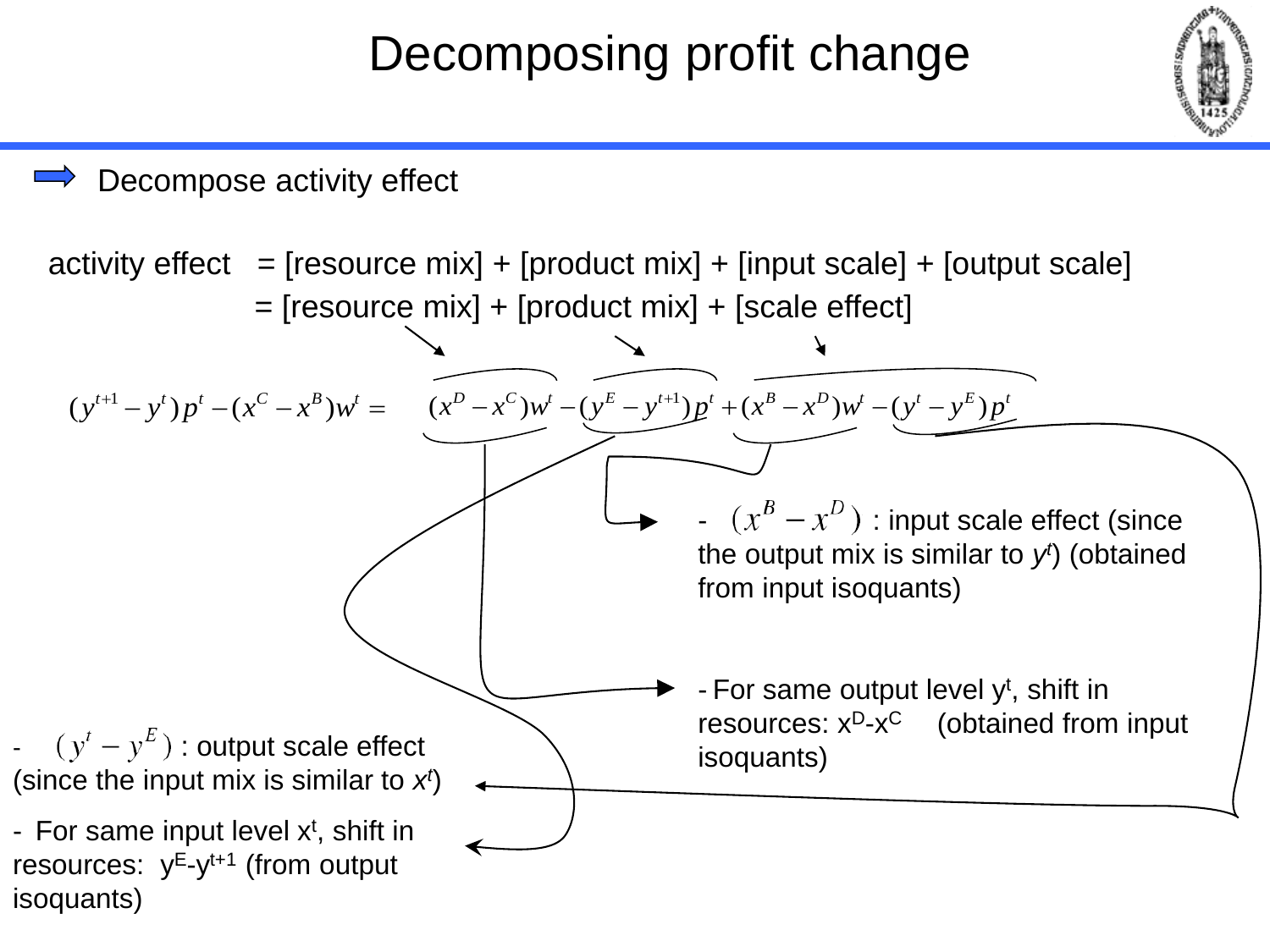

 $\implies$  To analyze the consequences of regulatory instability, we decompose the change in economic profits into seven profit drivers:





- A. Price effects
	- (1) output price (domestic and non-domestic)
	- (2) input price (for labor, capital and other inputs)
- B. Quantity effects
	- (3) technical progress and regress
	- (4) catching-up effect of inefficient observations
	- (5) scale economies
	- (6) improved resource mix
	- (7) improved product mix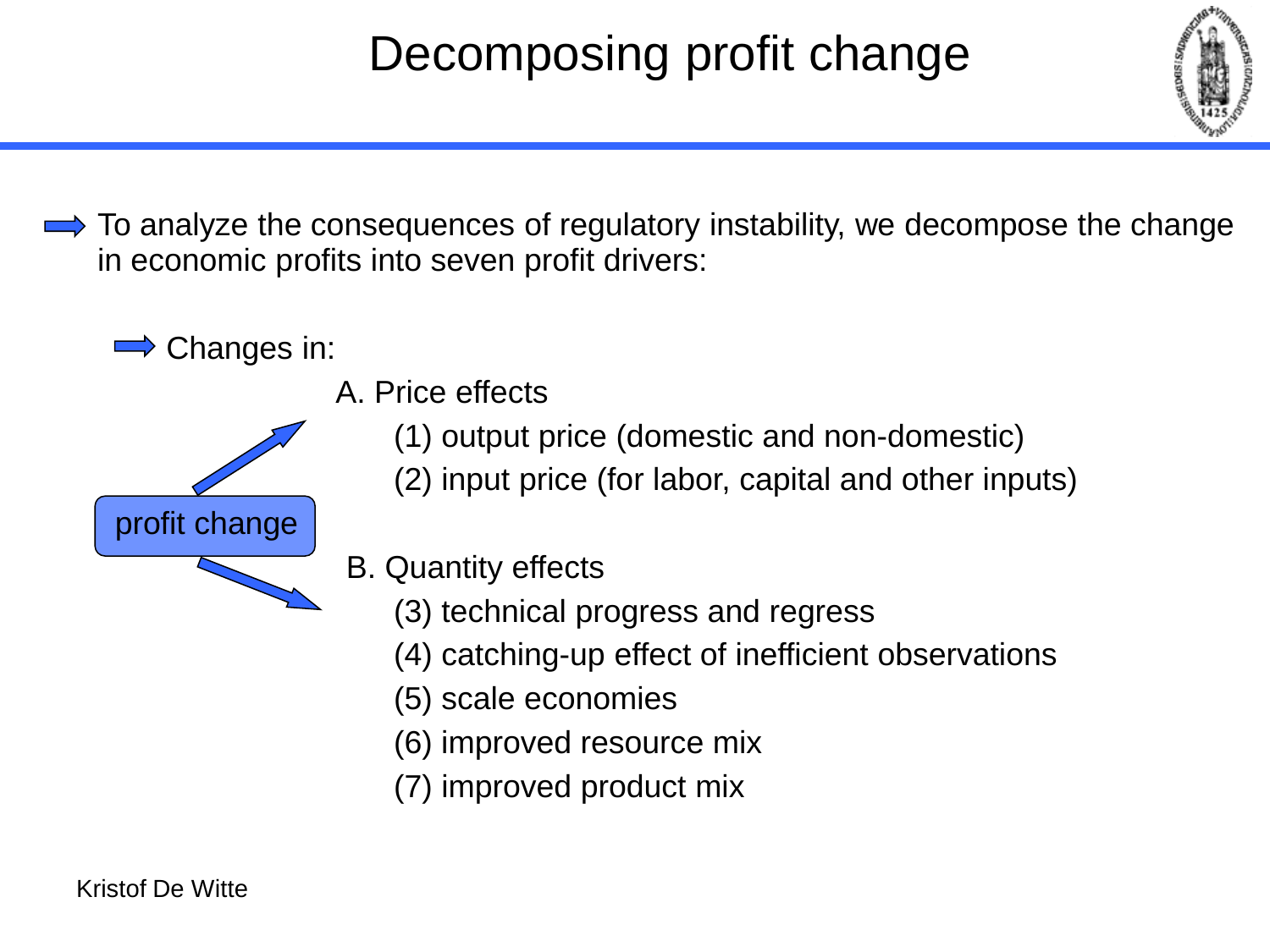

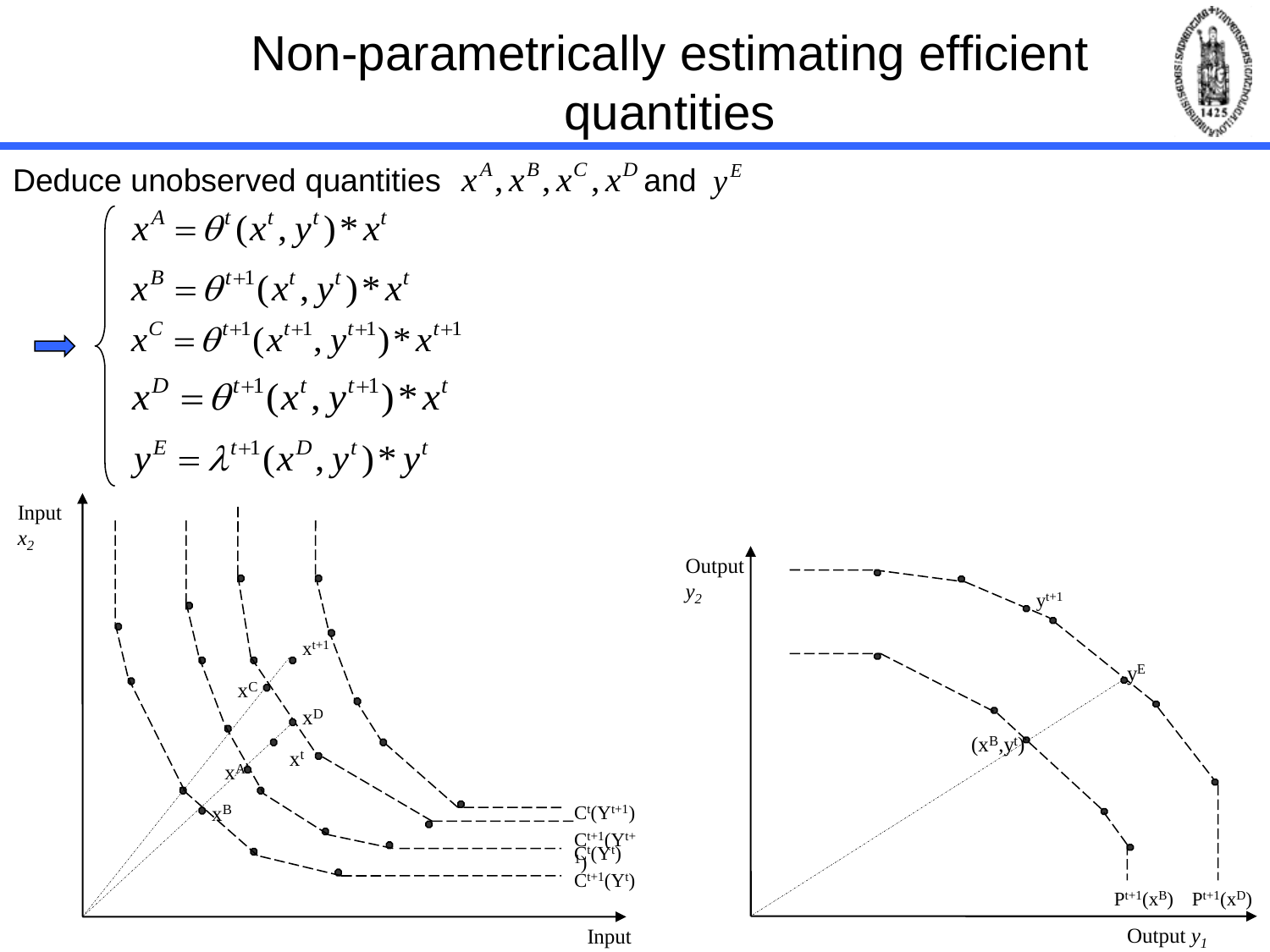#### **Outline**



- 1. Decomposing profit change
- 2. Non-parametrically estimating efficient quantities i.e. how to deduce unobserved quantities  $x^A, x^B, x^C, x^D$  and  $y^E$  ?
	- 3. The input and output variables
	- 4. Regulatory swings in the Dutch drinking water sector
	- 5. Conclusion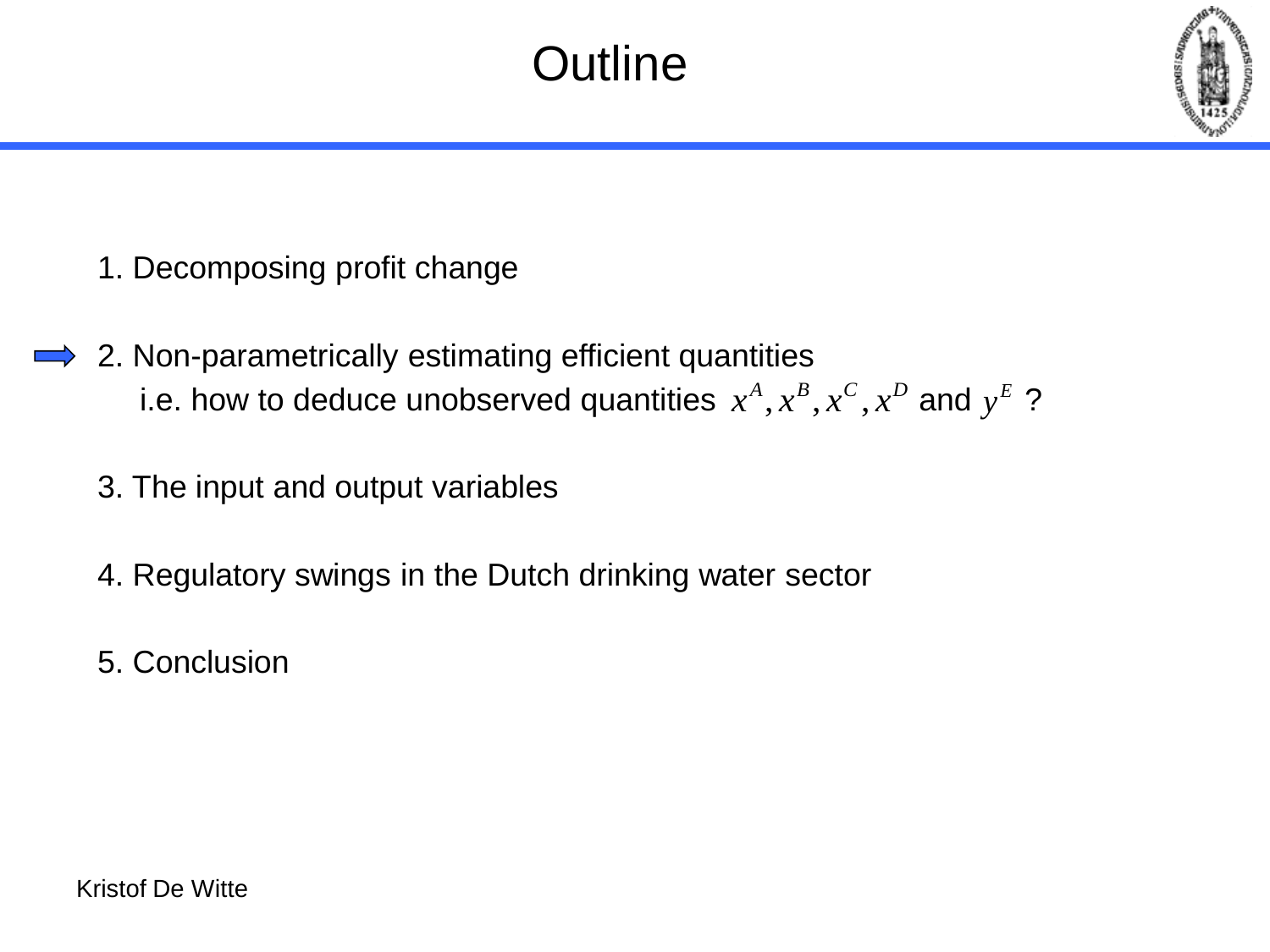

 $\Rightarrow$  Deduce unobserved quantities  $x^A, x^B, x^C, x^D$  and  $y^E$ 

By a Data Envelopment Analysis (DEA) model which allows for uncertainty (i.e. a *robust* DEA model) and for heterogeneity in the data (i.e. a *robust* and *conditional* DEA model).

- $\implies$  The model is constructed in three steps:
	- 1: a deterministic DEA model
	- 1 + 2: add the uncertainty assumption: a robust DEA model
	- 1 + 2 + 3: add the heterogeneity assumption: a robust and conditional DEA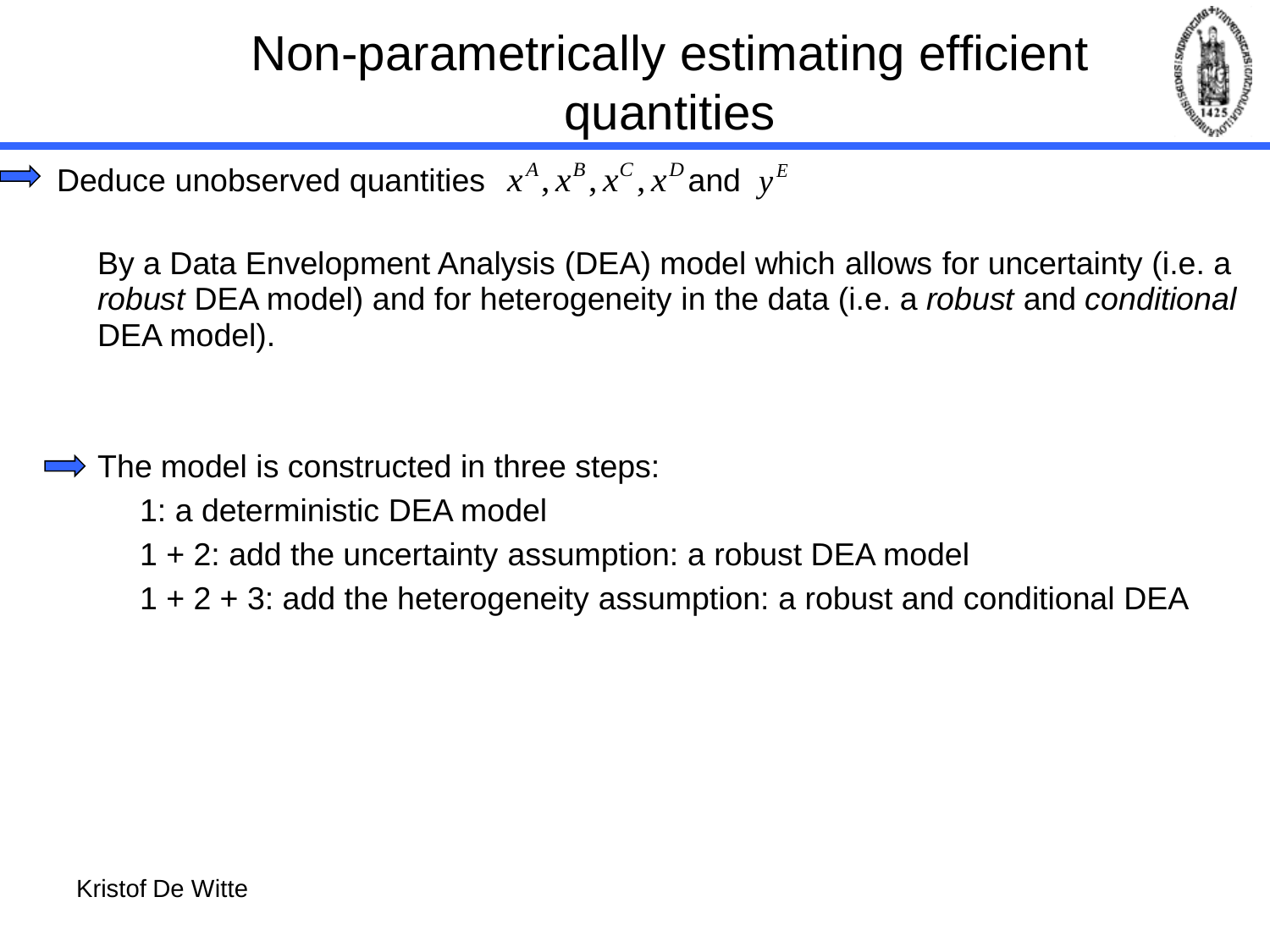

- $\Rightarrow$  Deduce unobserved quantities  $x^A, x^B, x^C, x^D$  and  $y^E$
- Step 1: a deterministic DEA model

We make two assumptions:

1. Free disposability of inputs and outputs

 $\forall (x^t, y^t) \in \Psi^t$ , if  $x^t \ge x^t$  and  $y^t \le y^t$  then  $(x^t, y^t) \in \Psi^t$ 

2. Convexity in inputs and outputs

 $\rightarrow$  This convexifies the FDH model and brings the DEA model.



Kristof De Witte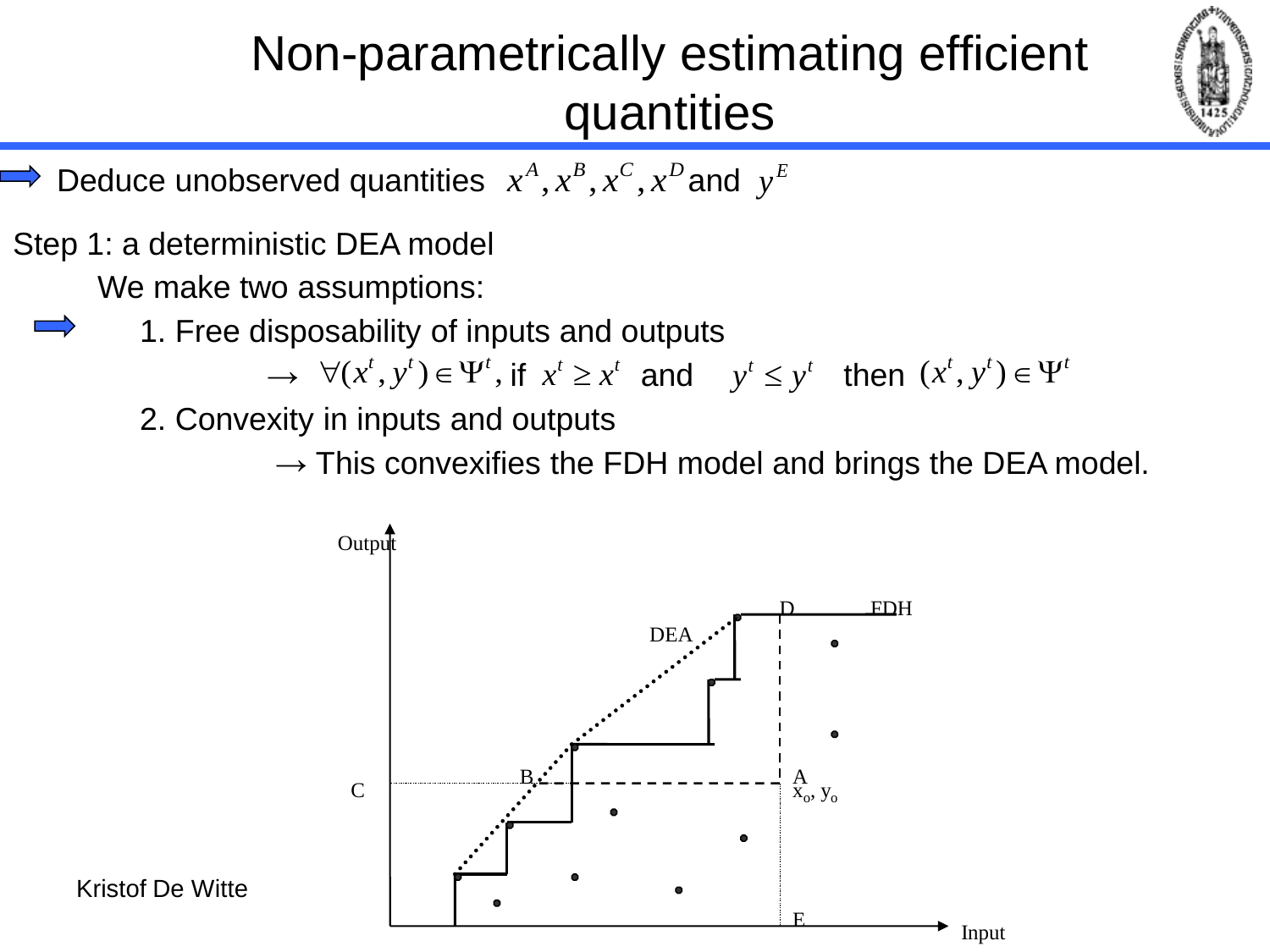



Kristof De Witte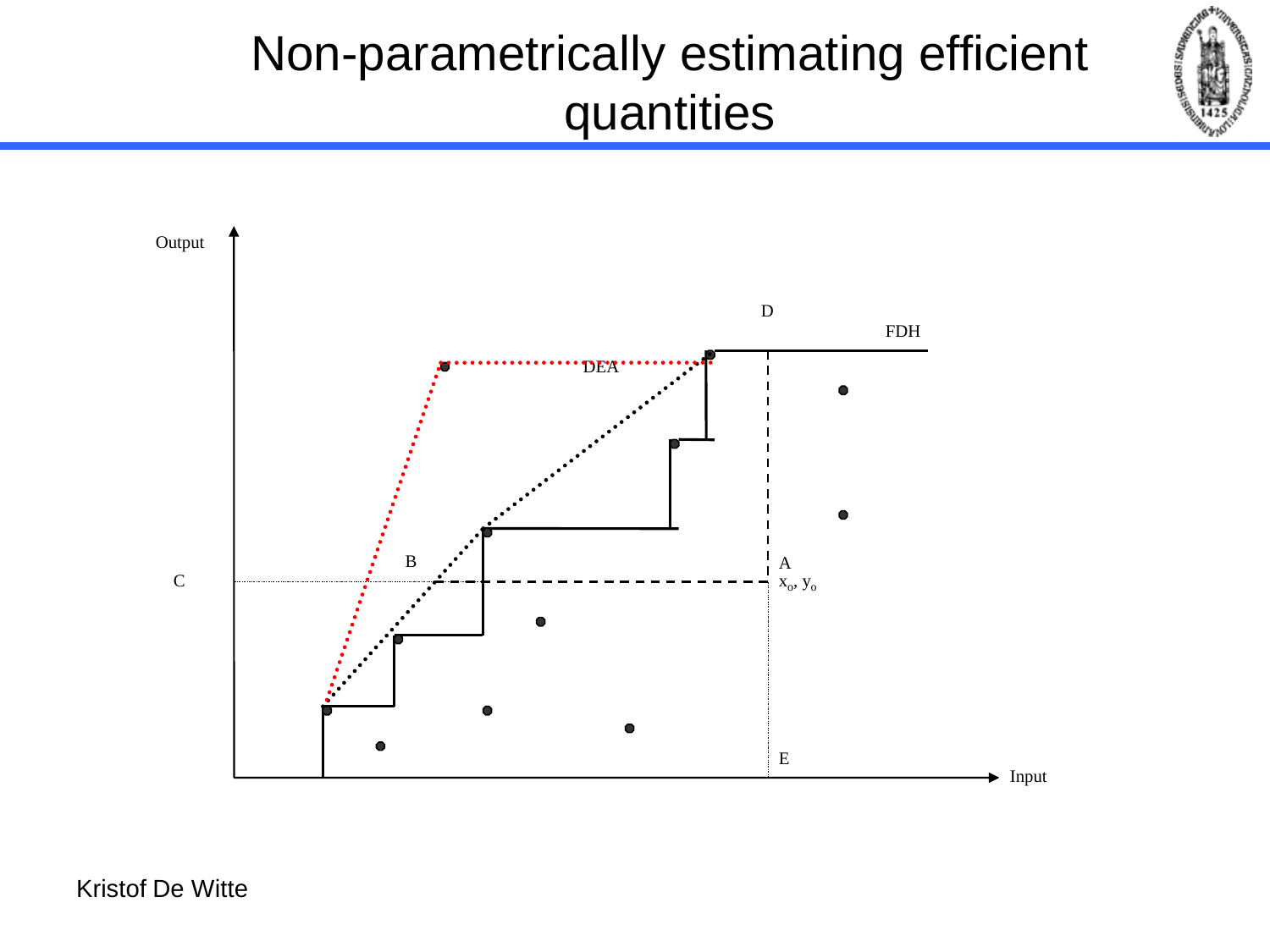

- Step 2: add the uncertainty assumption: a robust DEA model
	- → Robust order-*m* approach of Cazals *et al.* (2002):

Instead of using a full frontier (with all undominated observations), we construct a partial frontier

- $\rightarrow$  Reason: measurement errors
	- mergers in the water sector (atypical observations)
	- use of accounting data
- $\rightarrow$  procedure:

1. draw *R* times with replacement a subsample of size *m* from the original sample among those  $x_i$  such that  $y_i \geq y$ 

- 2. estimate for each draw the linear FDH program
- 3. average the *R* obtained efficiency estimates
- 4. convexify the FDH efficient frontier and calculate DEA model

 $\rightarrow$  Remark: the higher m, (1) the closer the approximation to the full sample, and (2) the higher the probability an influential observation constitutes the frontier.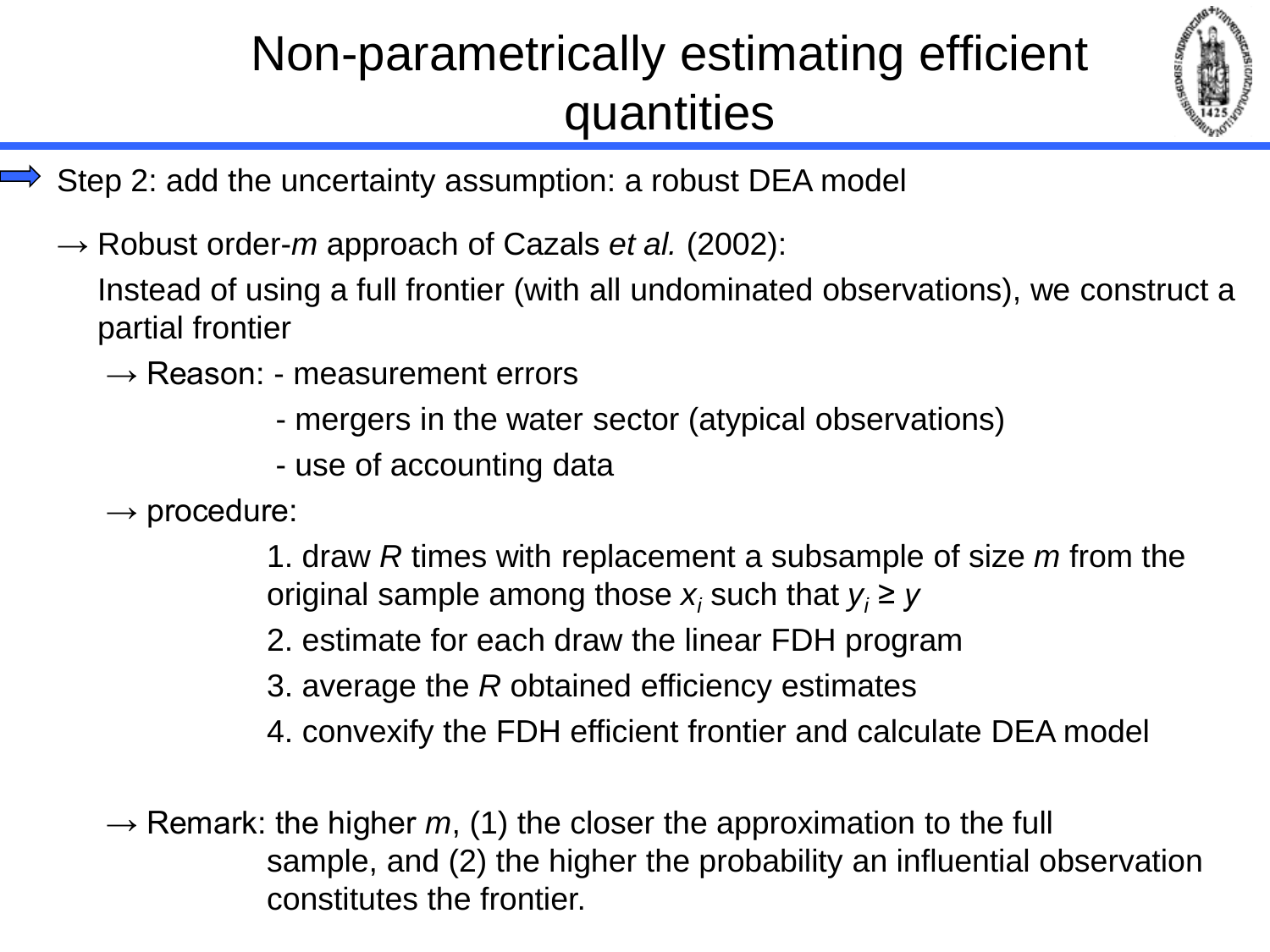

Step 2: add the uncertainty assumption: a robust DEA model

→ robust order-*m* approach of Cazals *et al.* (2002):



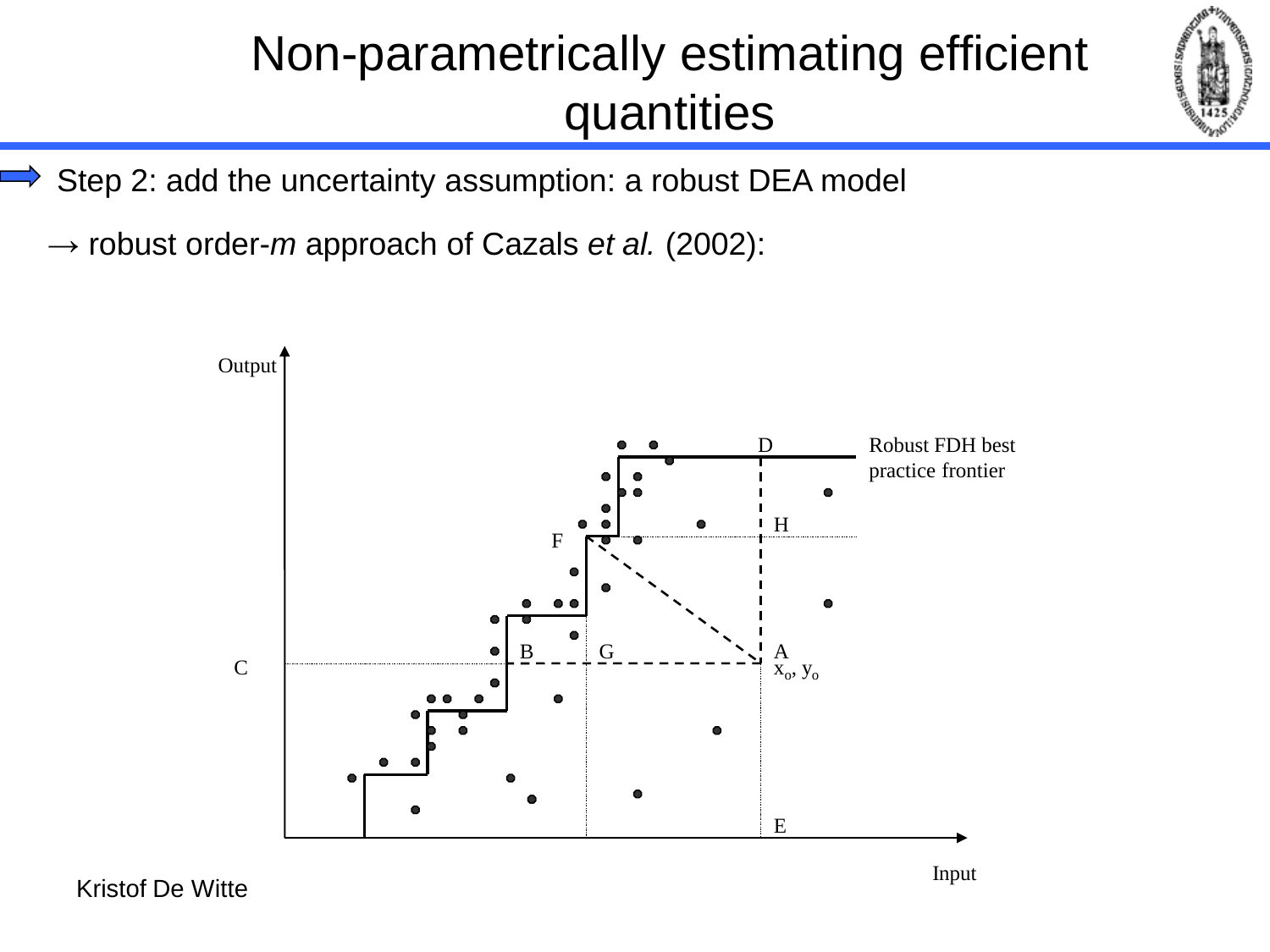

- Step 3: add the heterogeneity assumption: a robust and conditional DEA
	- $\rightarrow$  conditional estimates of Daraio and Simar (2005, 2007)
		- $\rightarrow$  Idea: compare like with likes (similar exogenous characteristics)
		- $\rightarrow$  Procedure: Condition on the value of  $z_F$  such that it selects only input-output vectors with  $z$  in the neighbourhood of  $z<sub>F</sub>$  by a nonparametric Kernel function

For a given *x*, draw a sample of size *m* with replacement and with a probability K((z-z<sup>i</sup> )/h) /Σ (K((z-z<sup>j</sup> )/h), among those *x<sup>i</sup>* such that *y<sup>i</sup> ≥ y*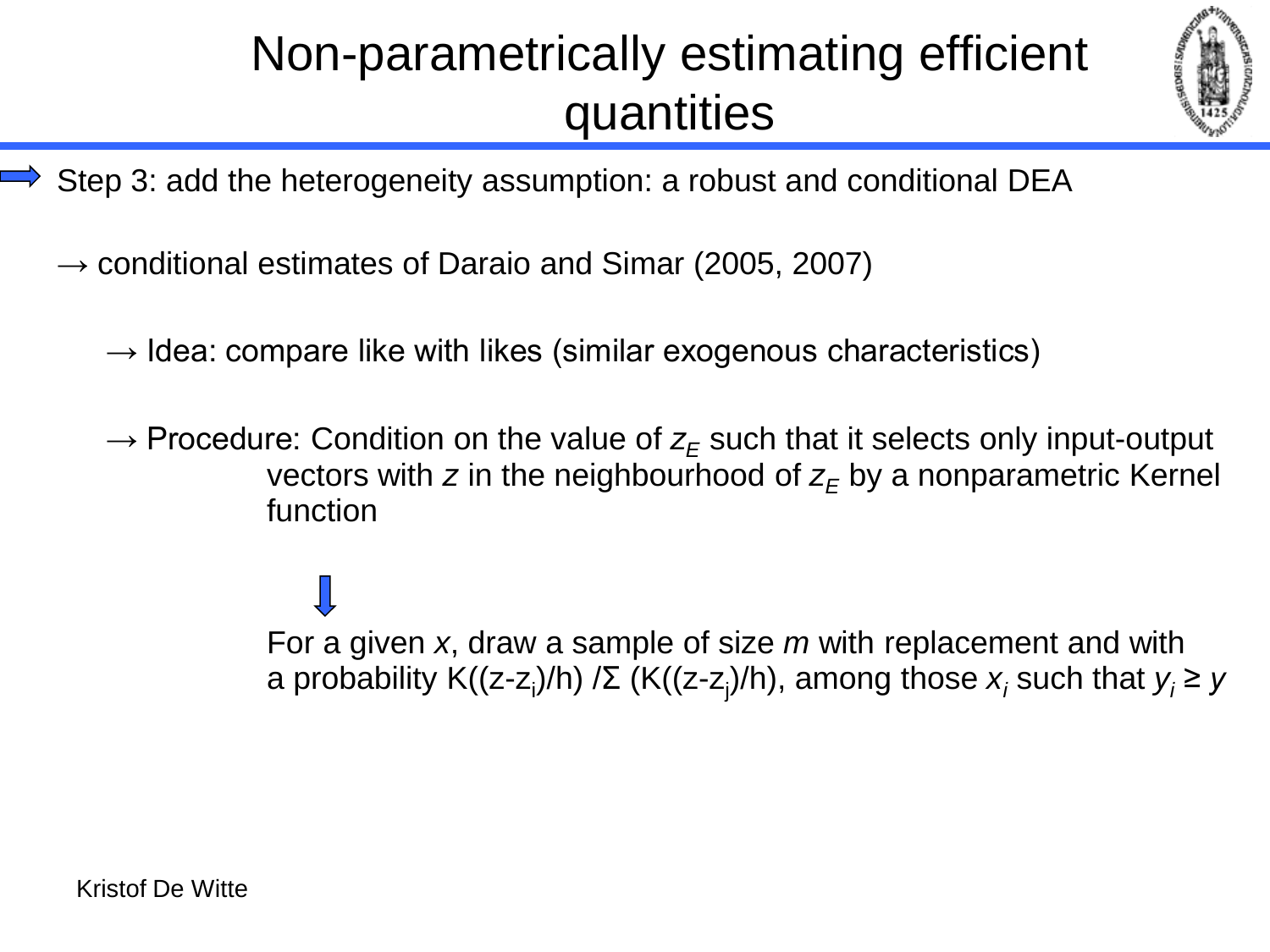#### Where are we?



- 1. We decomposed profit change into its drivers
- 2. We developed a model to deduce the unobserved quantities

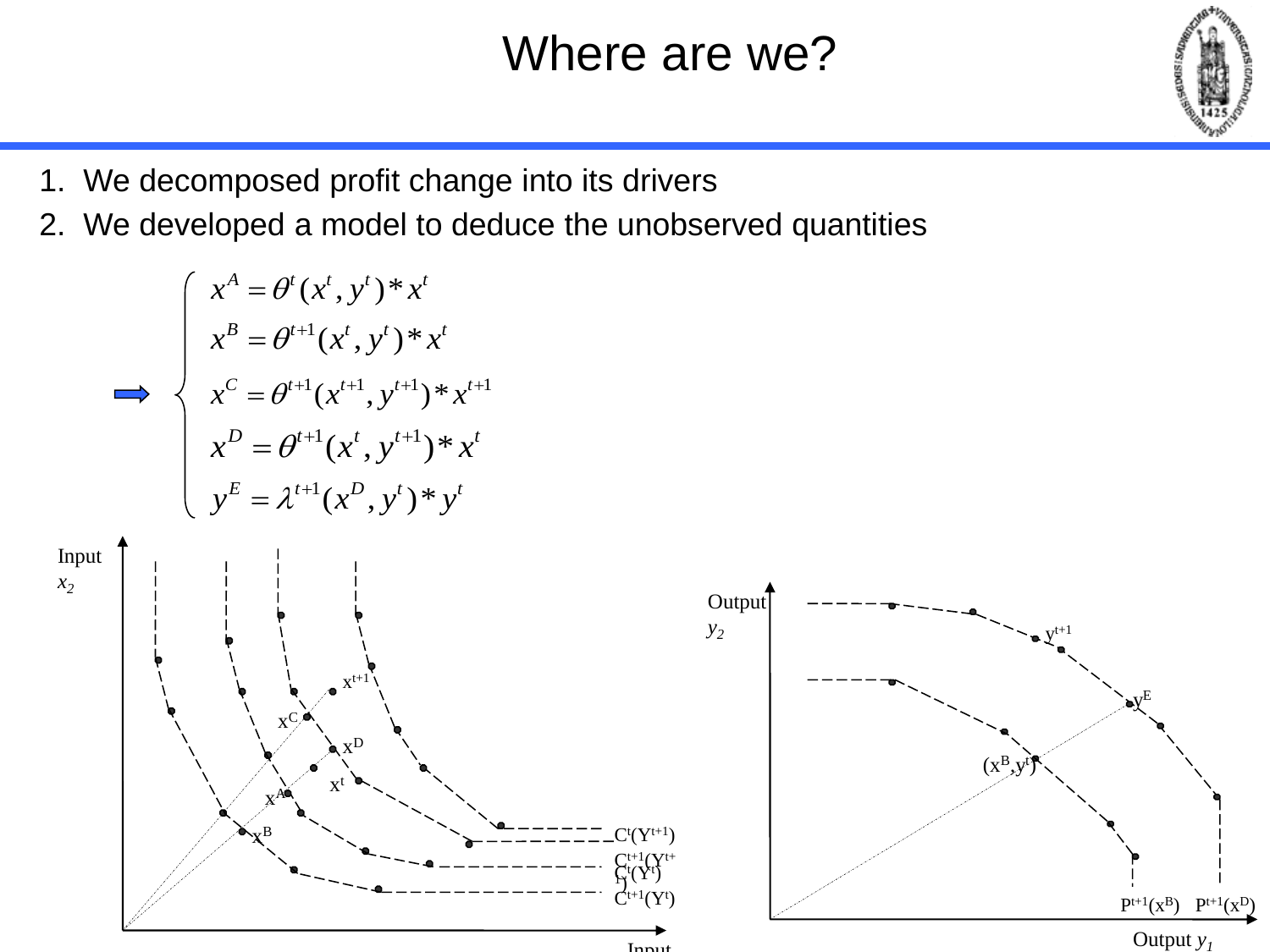#### **Outline**

- 1. Decomposing profit change
- 2. Non-parametrically estimating efficient quantities
- 3. Selection of the input and output variables i.e. apply the DEA model
	- 4. Regulatory swings in the Dutch drinking water sector
	- 5. Conclusion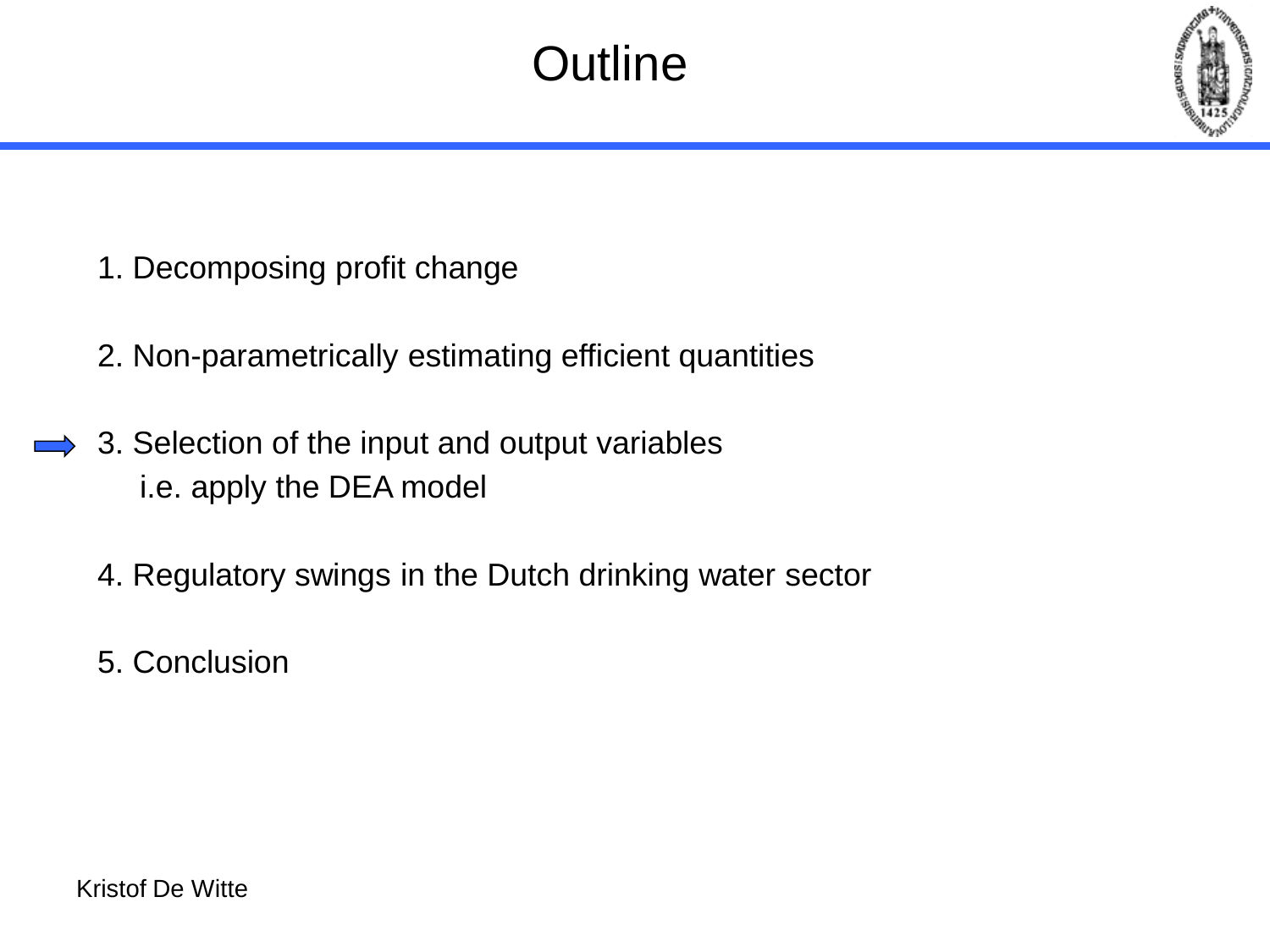

#### The data set:

- $\rightarrow$  Panel data set for all Dutch drinking water companies in period 1992 2006
- $\rightarrow$  Data from the annual accounts and sector publications (expressed in real 1995 euro)
- $\rightarrow$  From 20 utilities in 1992 to 10 utilities in 2006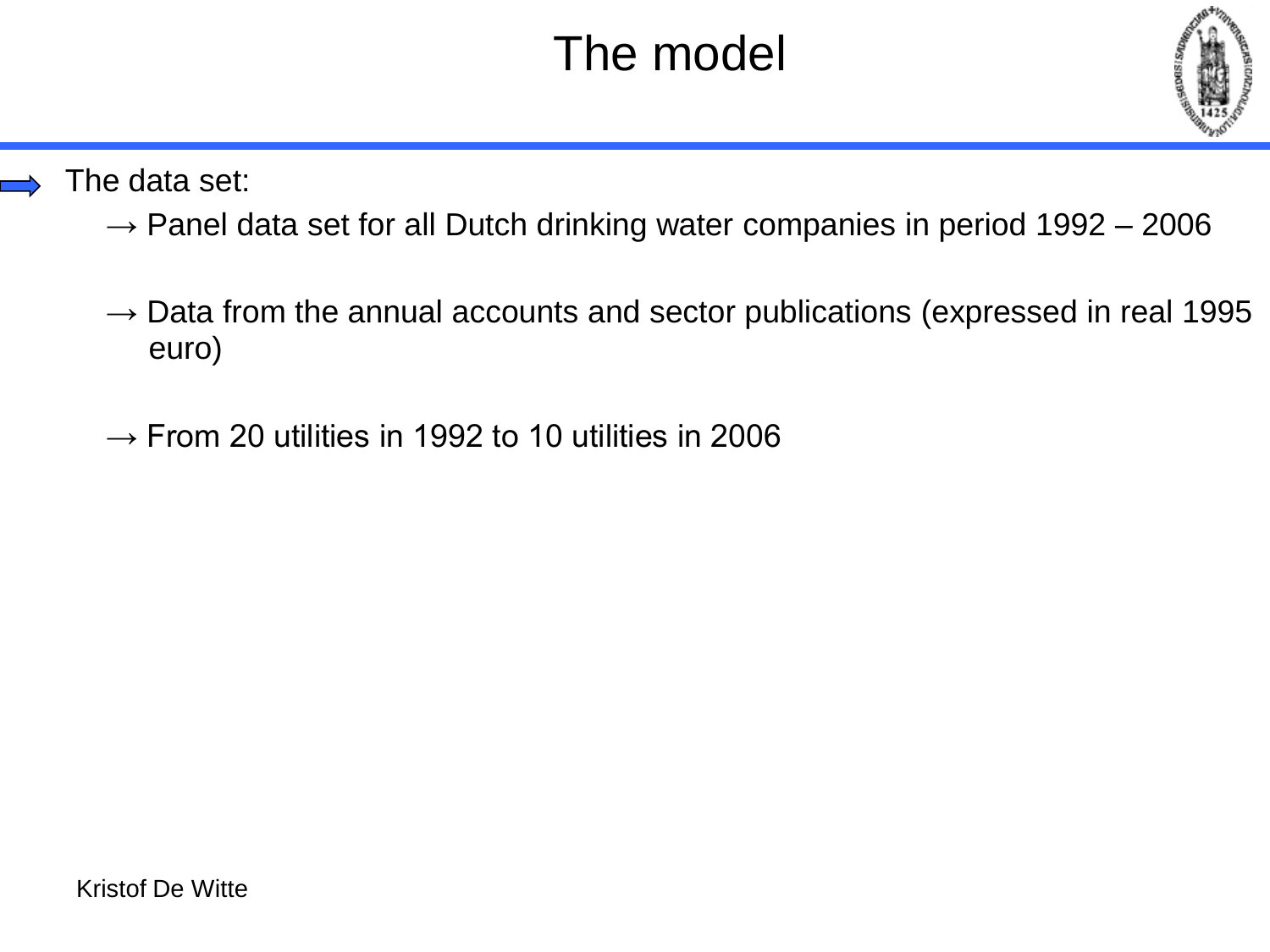The data set:

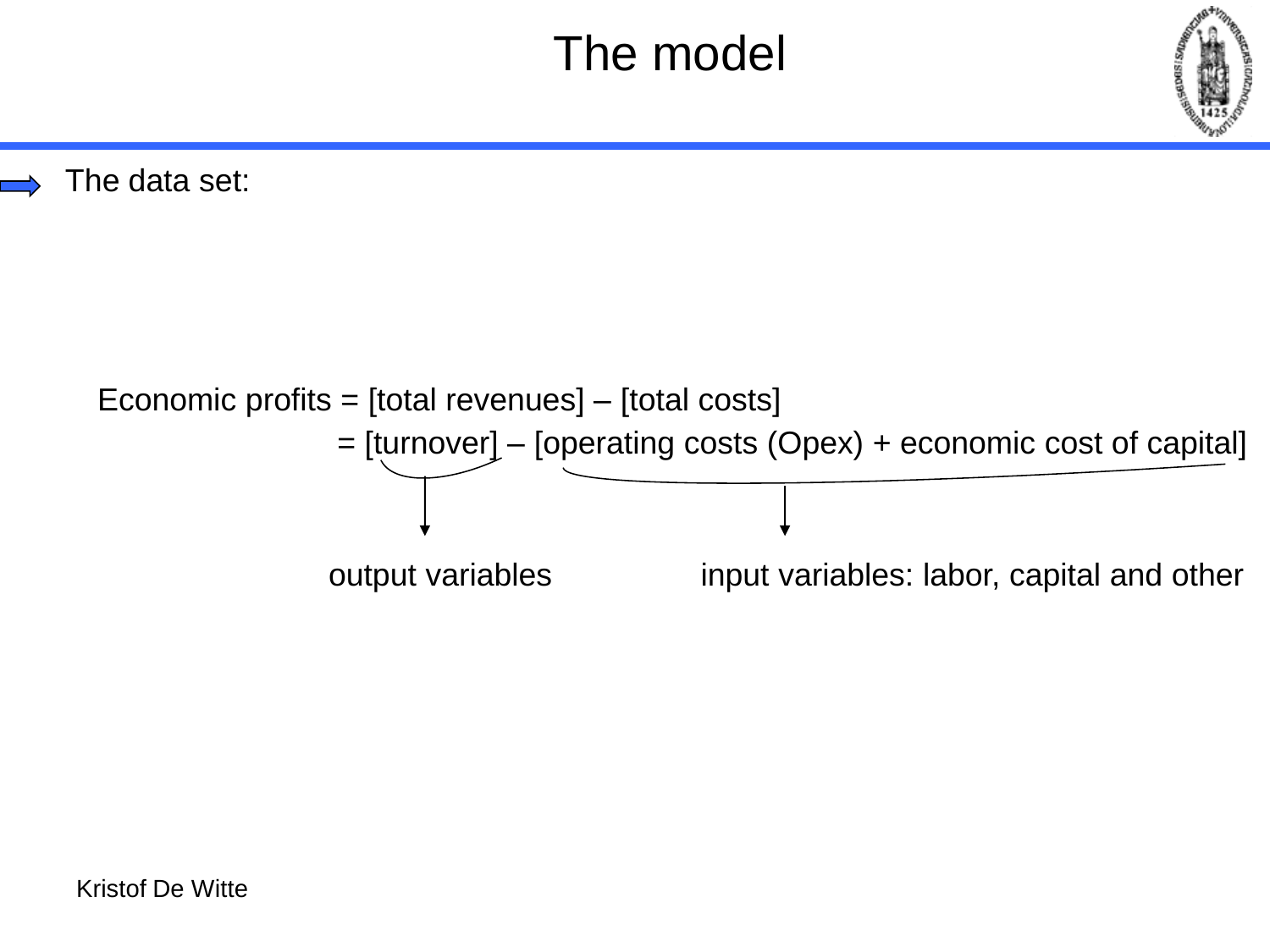The model: Input-variables

- Labor  $\rightarrow$  number of employees
- Capital  $\rightarrow$  length of mains
- Other  $\rightarrow$  physical proxy

such that:

 $Opex = [wage costs] + [other costs]$ 

= [number of employees \* *price proxy*] + [*physical proxy* \* construction price]

#### Capital costs = [depreciation] + [opportunity cost of capital]

- $=$  [depreciation] + [book value of assets  $*$  (10 year bond rate + 4% risk premium)]
- = length mains\*[(depreciation + book value\*(bond rate+4%))/length mains]
- = length of mains \* *price proxy*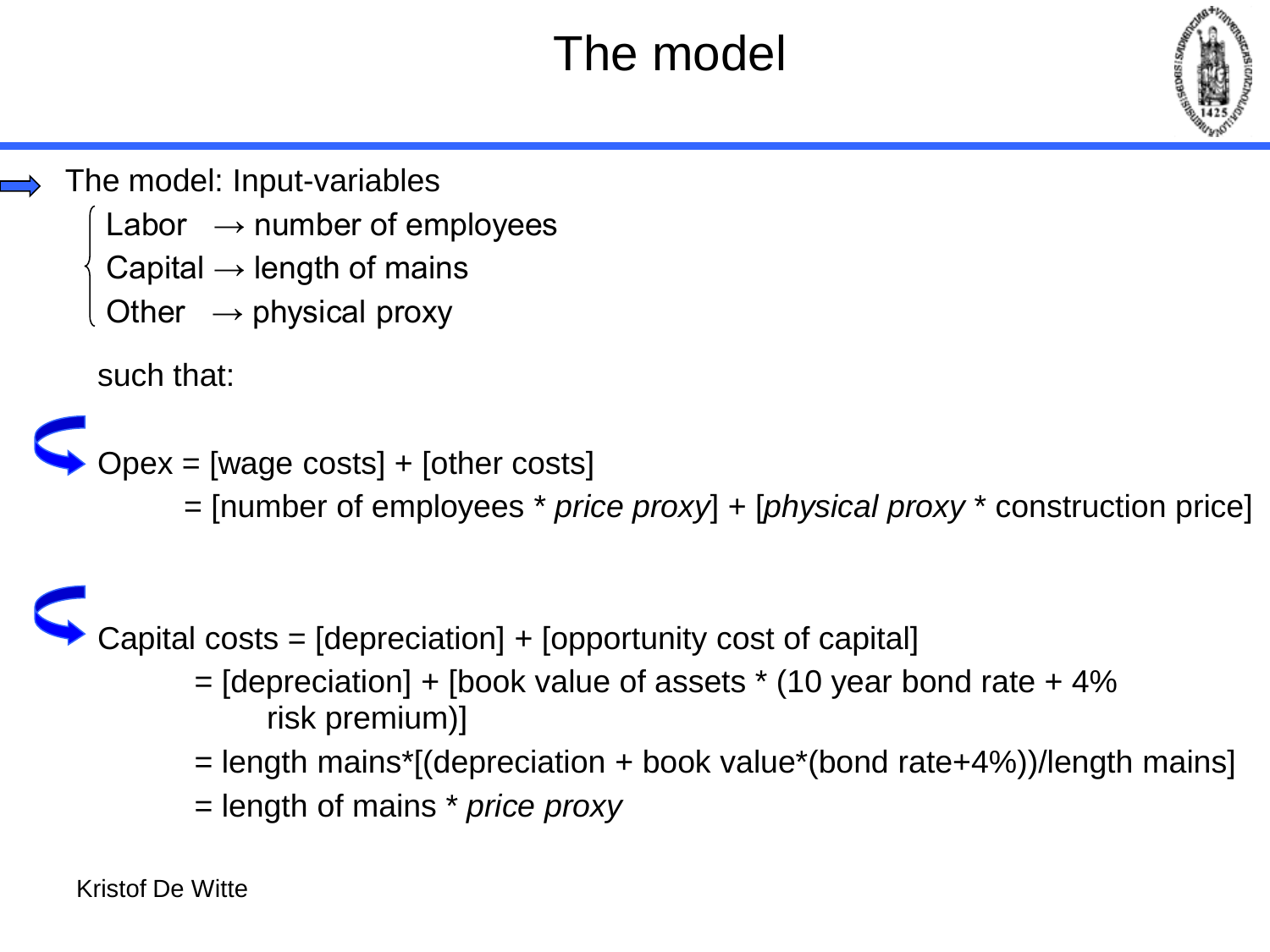

1. Production for domestic customers \* average price

2. Production for non-domestic customers \* average price such that:

turnover = domestic + non-domestic revenues

 The model: Exogenous environmental variable Population density (i.e. number of connections per squared kilometer).

Robust to alternative model specifications:

Output: domestic and non-domestic number of connections Environment: soil stability, quality measures, age infrastructure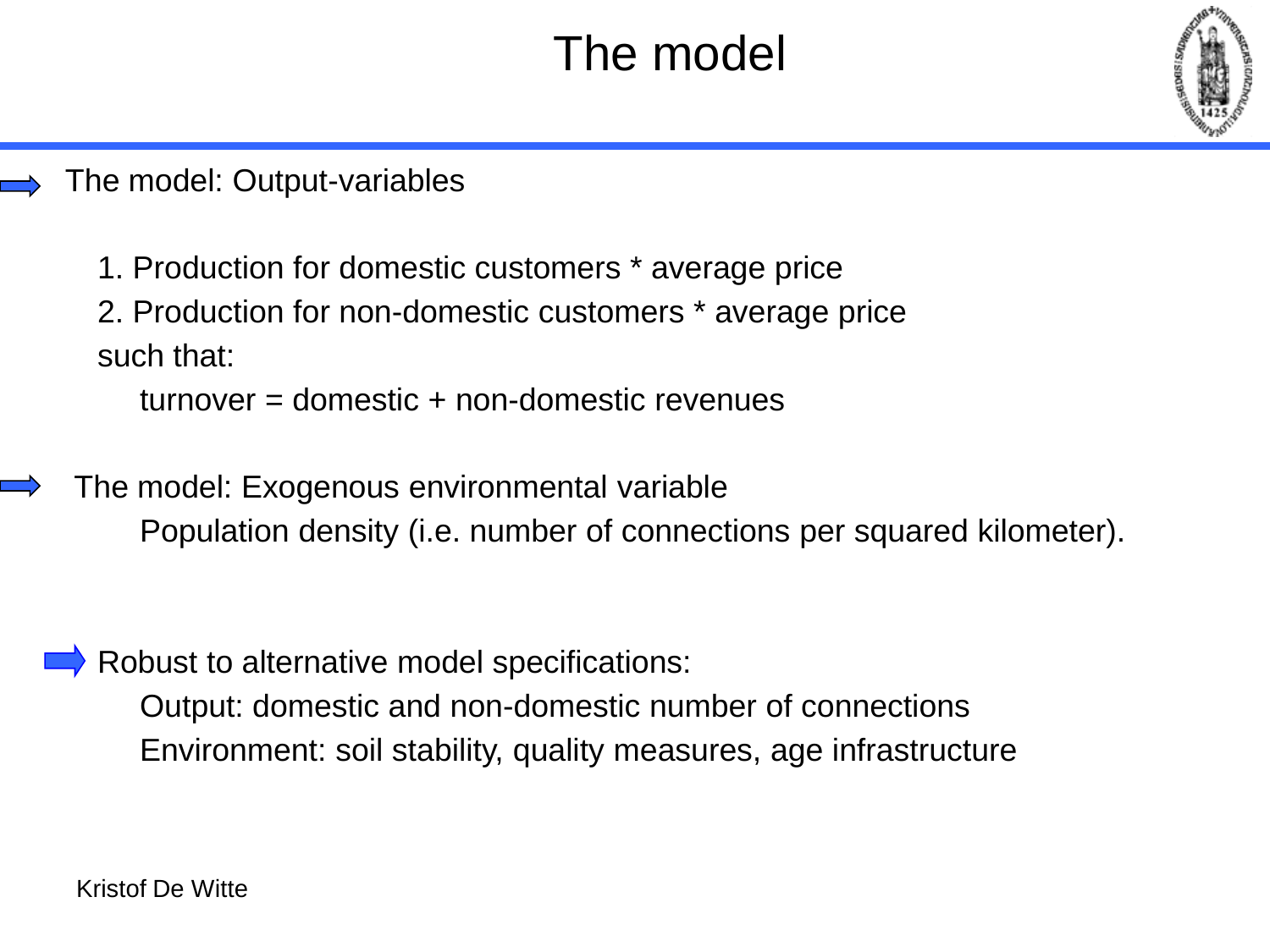#### **Outline**

- 1. Decomposing profit change
- 2. Non-parametrically estimating efficient quantities
- 3. The input and output variables
- 4. Regulatory swings in the Dutch drinking water sector i.e. apply the profit decomposition
	- 5. Conclusion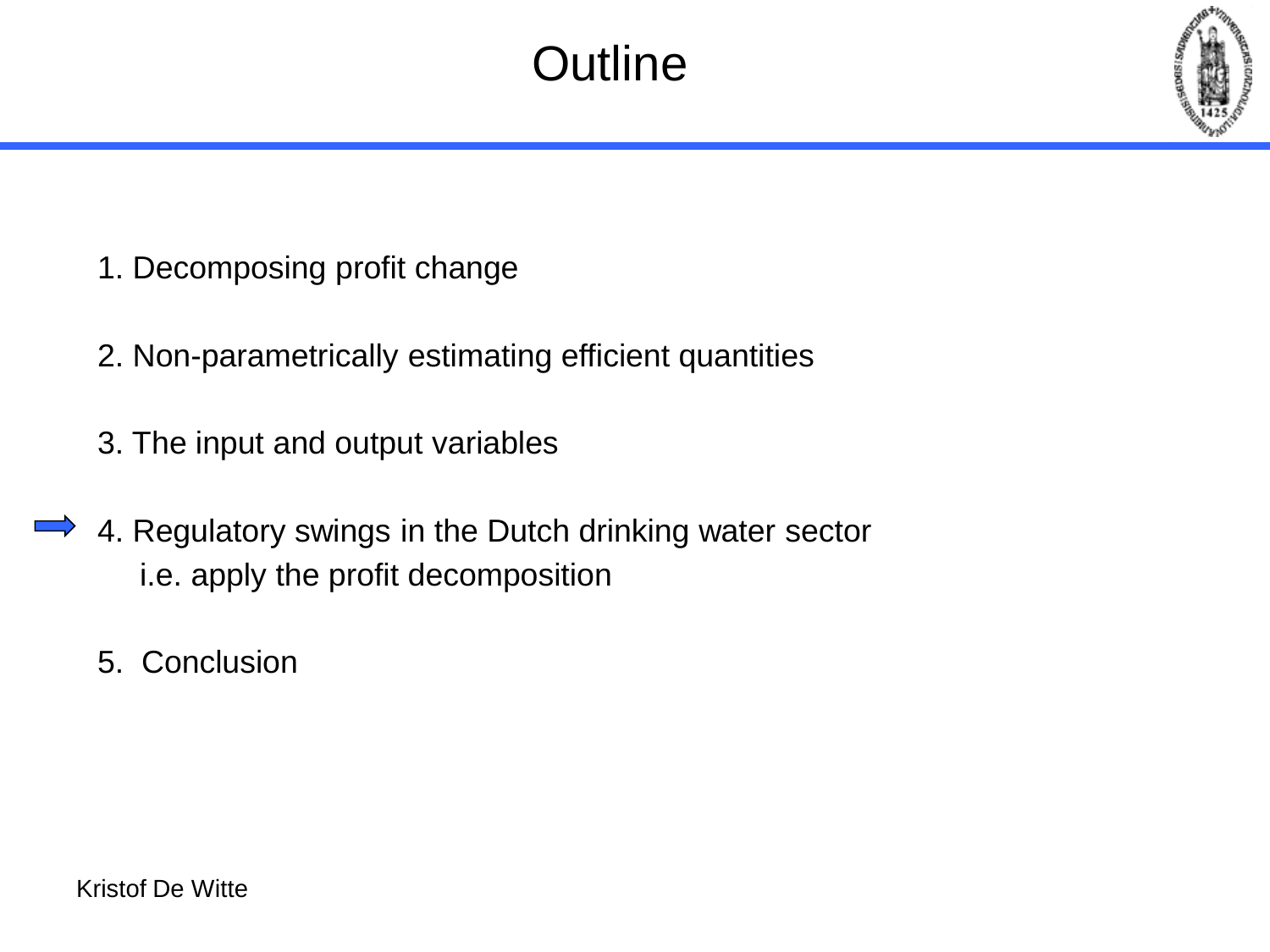

 $\implies$  We analyze the several sector publications, the annual accounts and opinion articles published in financial and academic media

Four periods of relative instability:

1992 – 1997 1997 – 2000 2000 – 2004 2004 – 2007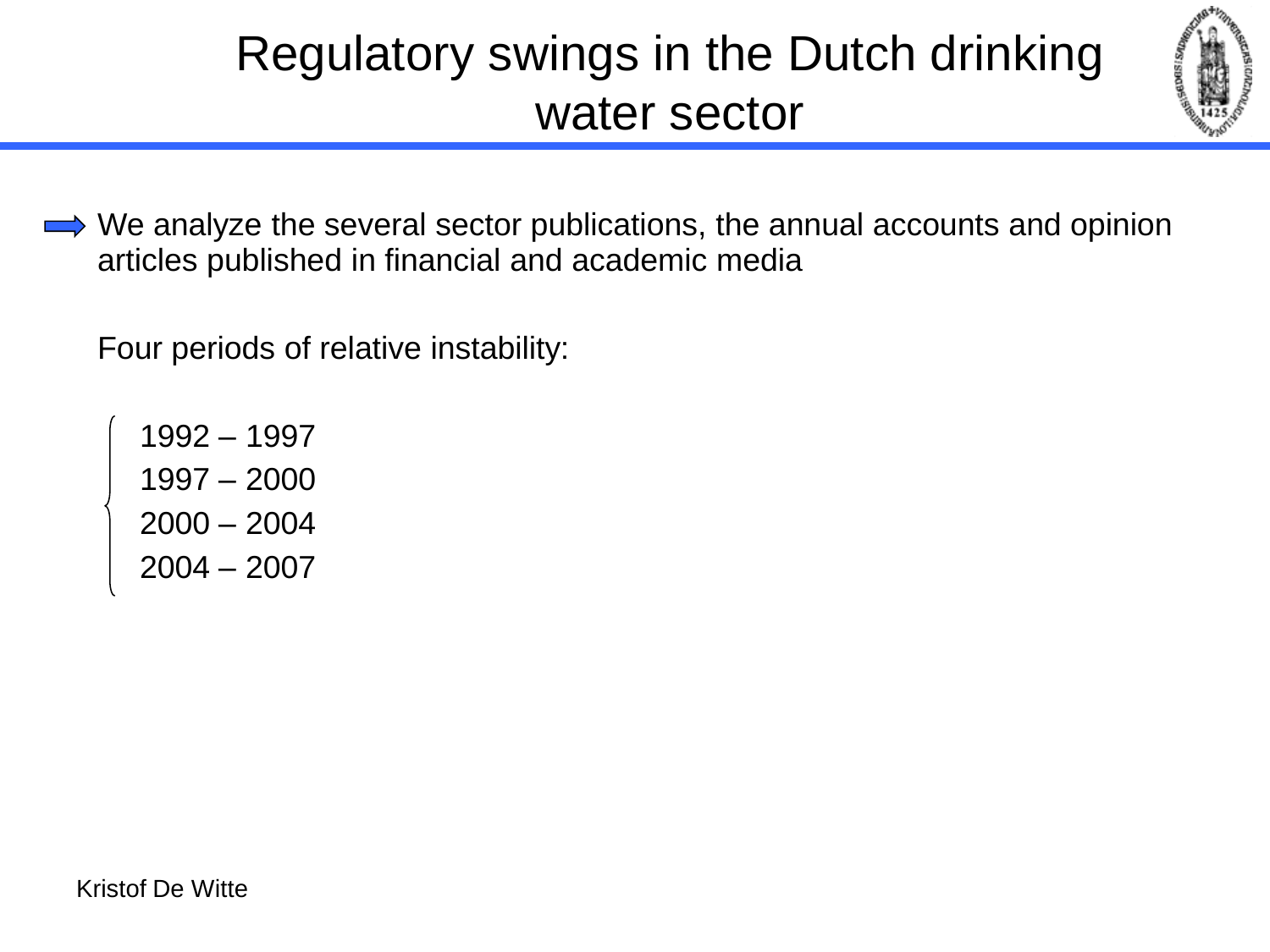

- 1. Period 1992 1997
- By the beginning of the 1990  $\rightarrow$  privatization and liberalization in several network sectors (e.g. telecommunication and energy)

Water sector: alert for privatization  $\rightarrow$  increase attractiveness to draw investments

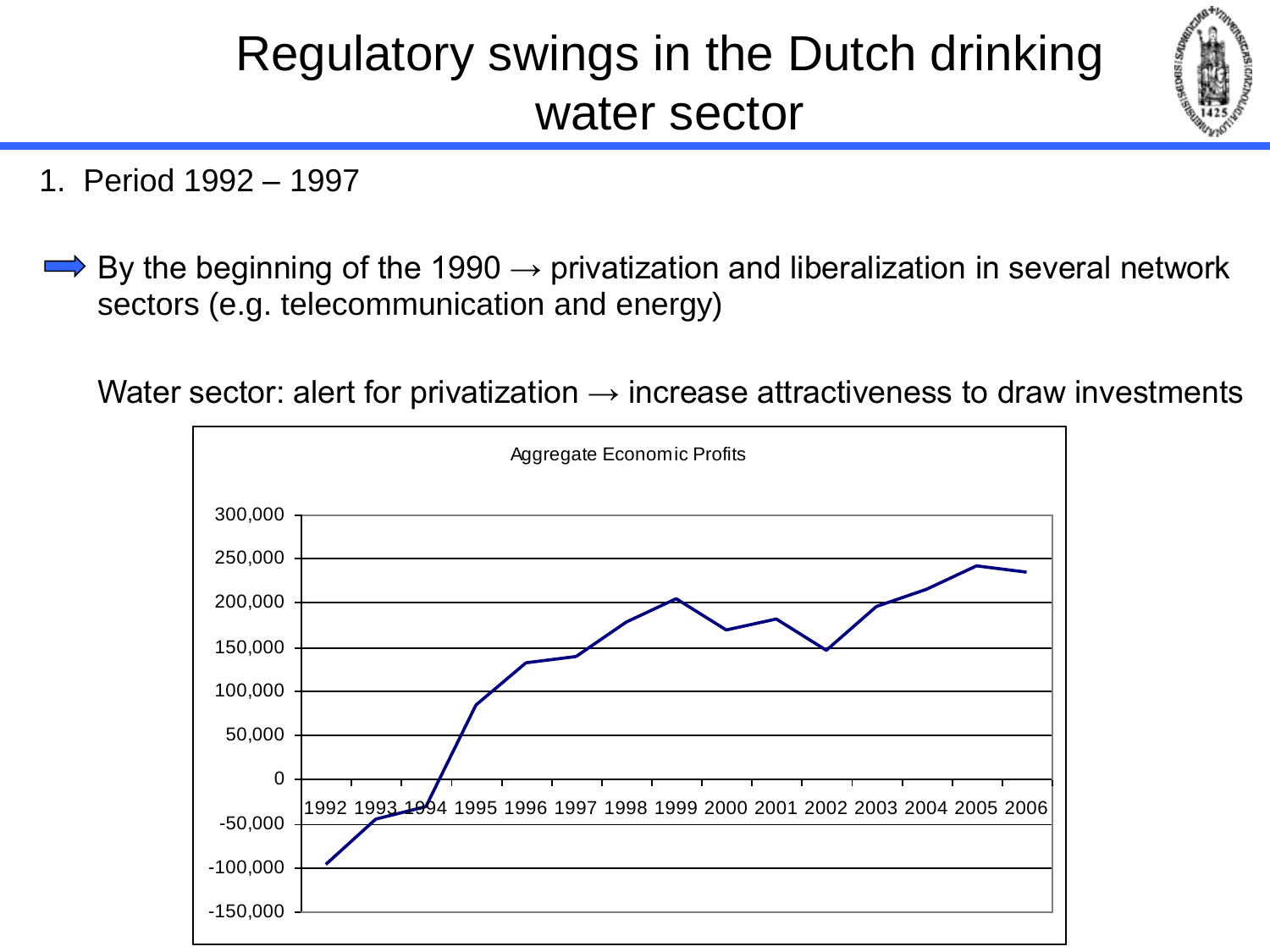

 Late 1990s: Ministry of Economic Affaires launched a program to deregulate monopolistic markets

 $\rightarrow$  Drinking water sector  $\rightarrow$  owned by municipal and provincial governments

- $\rightarrow$  legal monopoly
- $\rightarrow$  managed by technocrats who preferred quality increases even with unsure benefits and prohibitive costs



X-inefficiency (Leibenstein, 1966)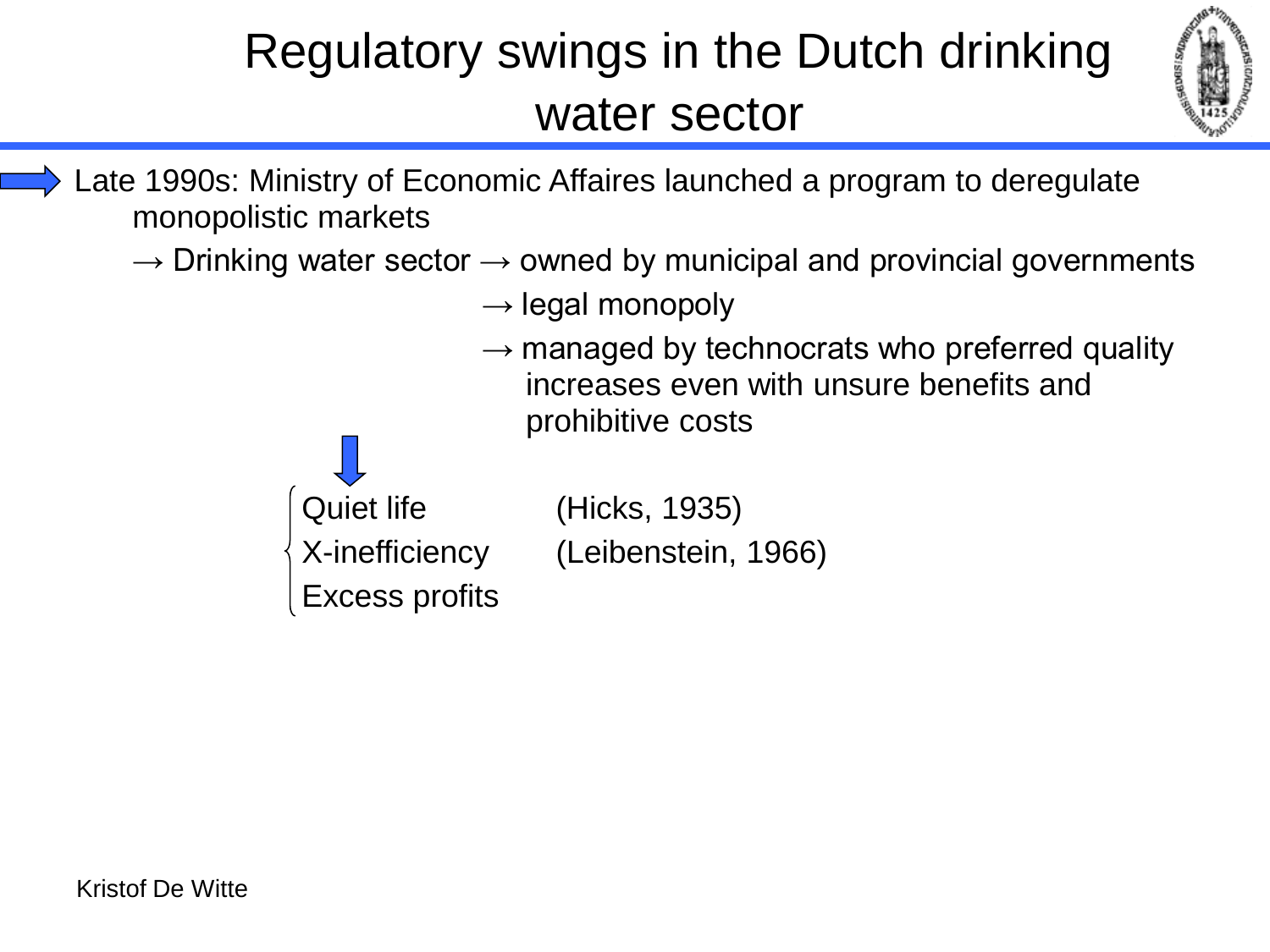

- 2. Period 1997 2000
- $\Rightarrow$  The sector organization (Vewin) was strongly opposed to the idea of strict regulation

However, to avoid a privatization (as in E&W) and due to pressures for increased transparency:

 $\implies$  1997: start of a voluntary benchmarking used for sunshine regulation:

- *benchmarking* = comparison of utilities on one or several indicators
- *sunshine regulation* = use of benchmarking to 'embarrass' the least performing companies and put the best into the limelight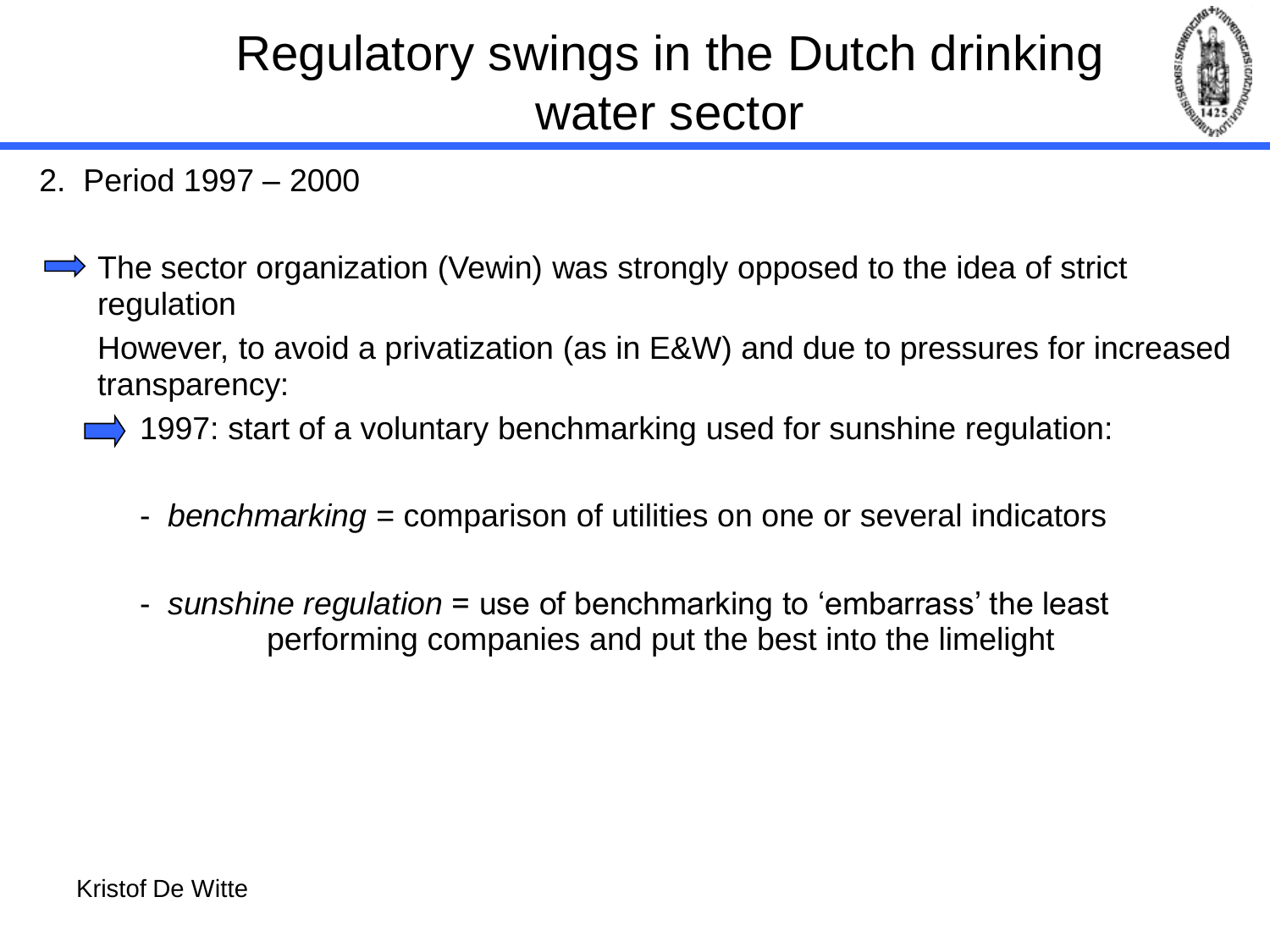Bedrijfsniveau: kosten per m<sup>3</sup> 2005

In de sector bedragen de totale kosten per afgeleverde m<sup>3</sup> gemiddeld  $\epsilon$  1,36, met een spreiding tussen waterbedrijven van € 0,72. In de rangorde op totale kosten per m<sup>s</sup> bevindt Oasen zich met € 1,77 per m<sup>3</sup> in het vierde kwadrant.

|               | Totale kosten                 | Belastingen | Vermogens-<br>kosten | Afschrijvingen   | Operationele<br>kosten |
|---------------|-------------------------------|-------------|----------------------|------------------|------------------------|
|               | $(\mathbf{E} / \mathbf{m}^3)$ | $(E/m^3)$   | $(E/m^3)$            | $(\epsilon/m^3)$ | $(\epsilon / m^3)$     |
| WBGR          | 1,05                          | 0,18        | 0,11                 | 0,12             | 0,64                   |
| Brabant Water | 1,13                          | 0,21        | 0,20                 | 0,22             | 0,49                   |
| Hydron-MN     | 1,21                          | 0,21        | 0,24                 | 0,22             | 0,54                   |
| WMD           | 1,23                          | 0,19        | 0,25                 | 0,19             | 0,60                   |
| Vitens        | 1,31                          | 0,20        | 0,31                 | 0,21             | 0,58                   |
| Evides        | 1,31                          | 0,04        | 0,39                 | 0,32             | 0,56                   |
| Waternet      | 1,39                          | 0,04        | 0,13                 | 0,37             | 0,85                   |
| Hydron-Fl     | 1,43                          | 0,21        | 0.23                 | 0.24             | 0,75                   |
| WML           | 1,52                          | 0,17        | 0,34                 | 0,28             | 0,73                   |
| PWN           | 1,58                          | 0,03        | 0,27                 | 0,37             | 0,31                   |
| DZH           | 1,72                          | 0,13        | 0,18                 | 0,50             | 0,31                   |
| Oasen         | 1, 77                         | 0,19        | 0,17                 | 0,50             | 0,32                   |
| Sector        | 1,36                          | 0,15        | 0,26                 | 0,29             | 0,66                   |







accenture



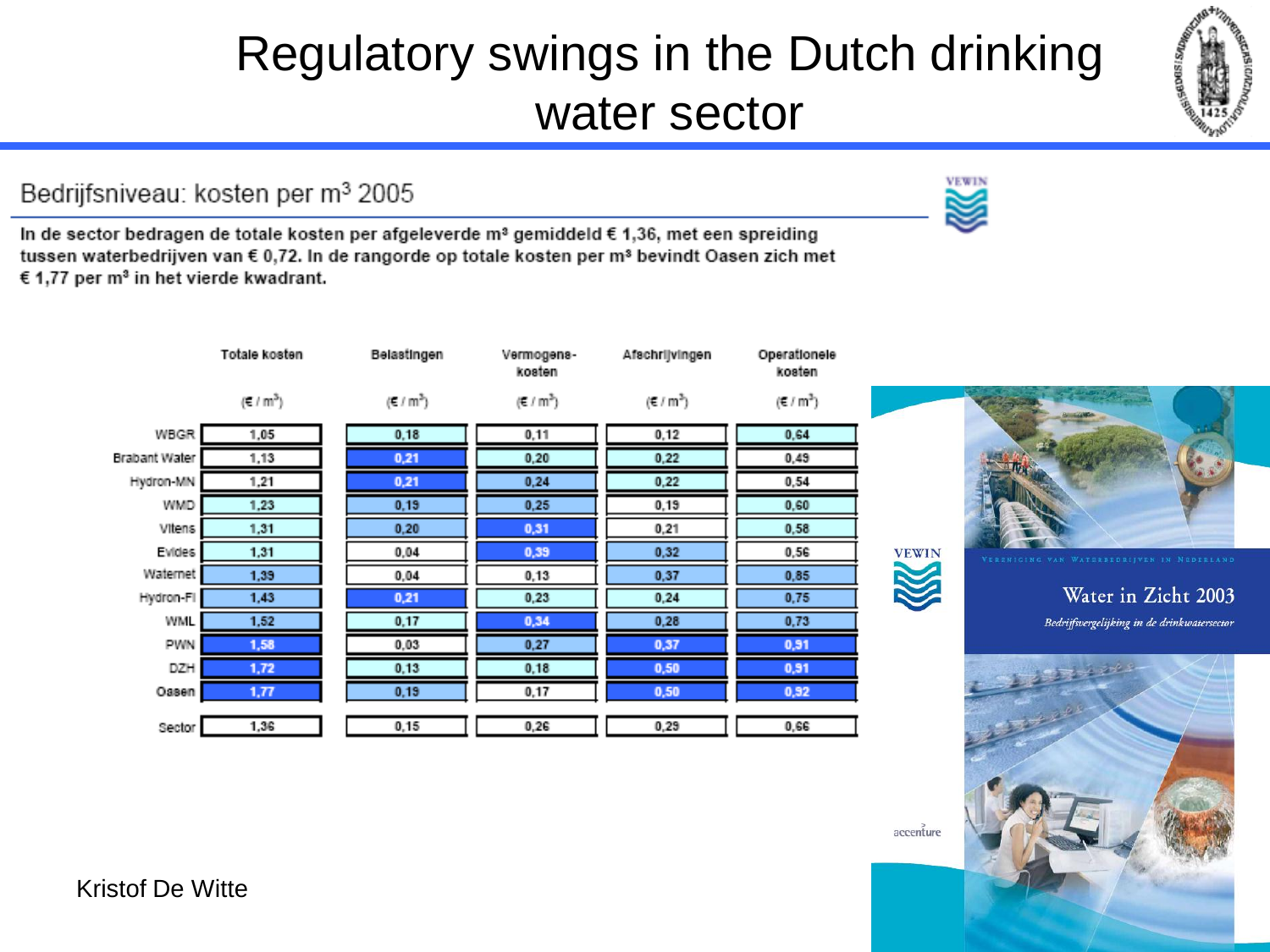

3. Period 2000 – 2003

 $\rightarrow$  Discussion on the appropriate regulatory model: voluntary sunshine regulation or yardstick competition by an independent regulator?

> Fear of the utilities: over-emphasize on output prices (Settled in 2004: as a new Minister takes place)

Result of the uncertainty: undermined willingness to participate the voluntary benchmark

Reaction of government:

- provide an obligatory benchmark (since 2007)
- Dutch water sector is public domain (moratorium on private investments)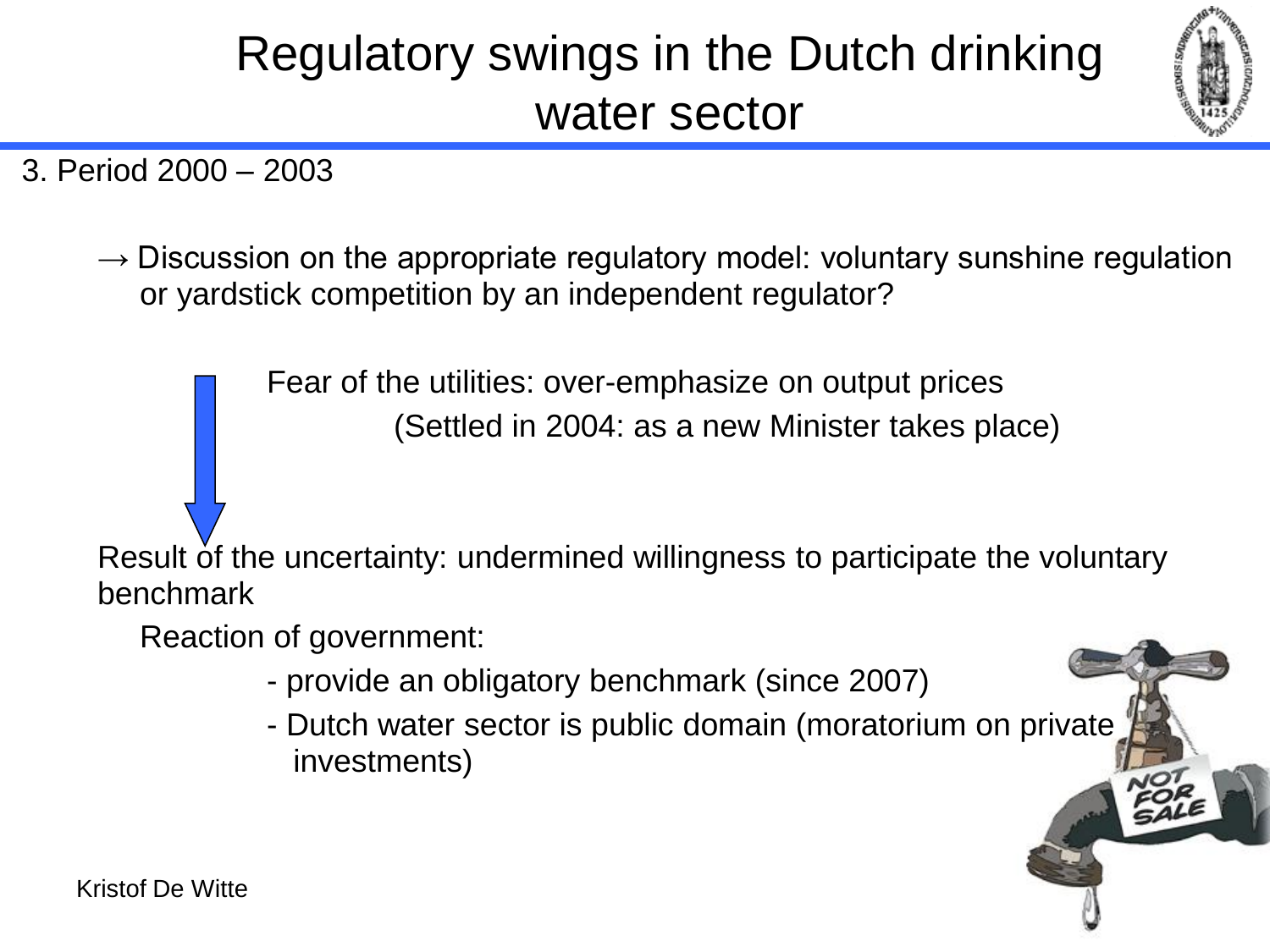

3. Period 2004 – 2006

Aggregate economic profits significantly increased

- $\rightarrow$  Result: Discussion on the prices and profits
	- $\Rightarrow$  Settled by including in the 2003 benchmark profit figures
	- Not included in 2006 anymore, however, decrease in aggregate profits
	- Increased attention to the output prices in the sector publications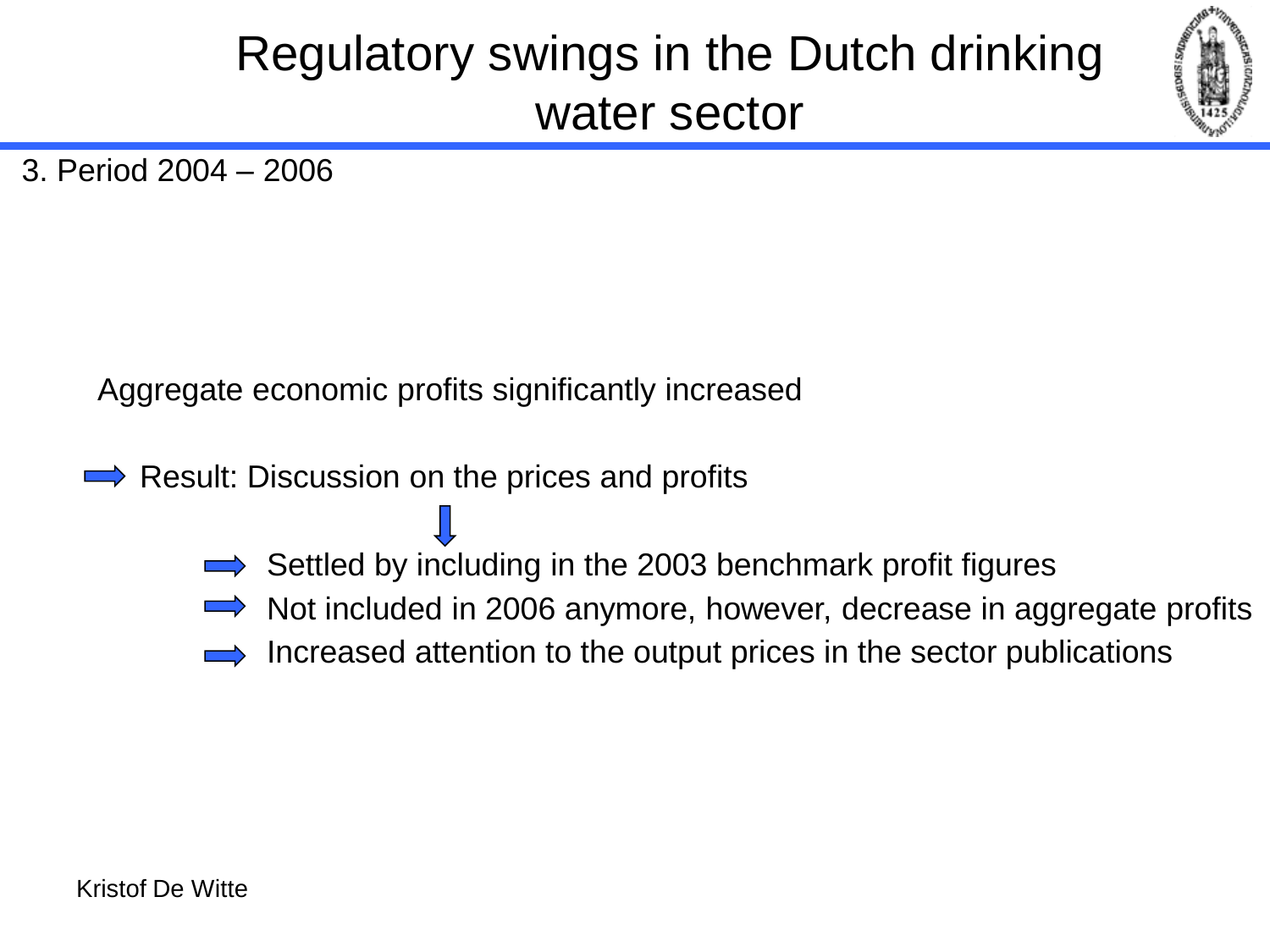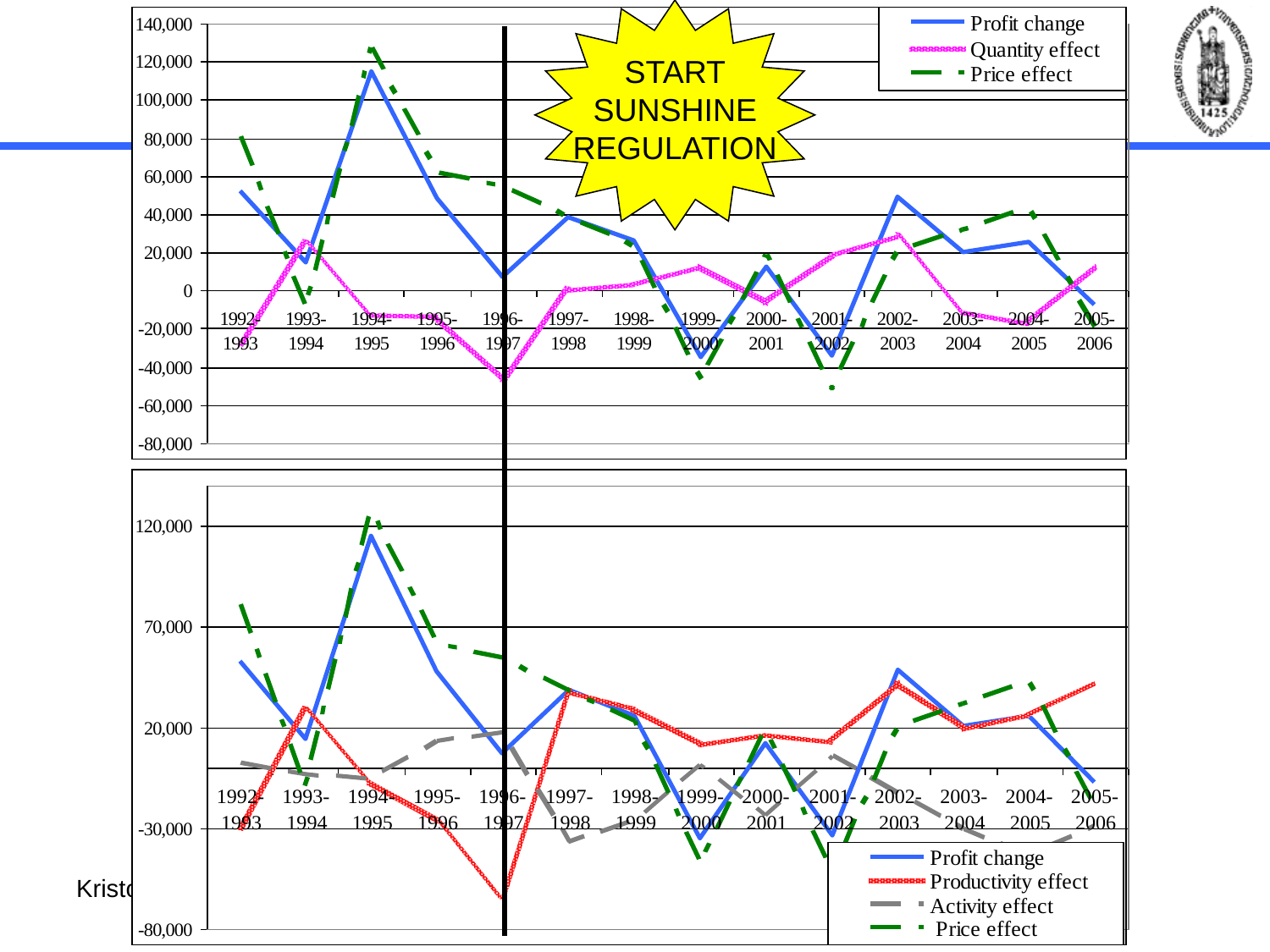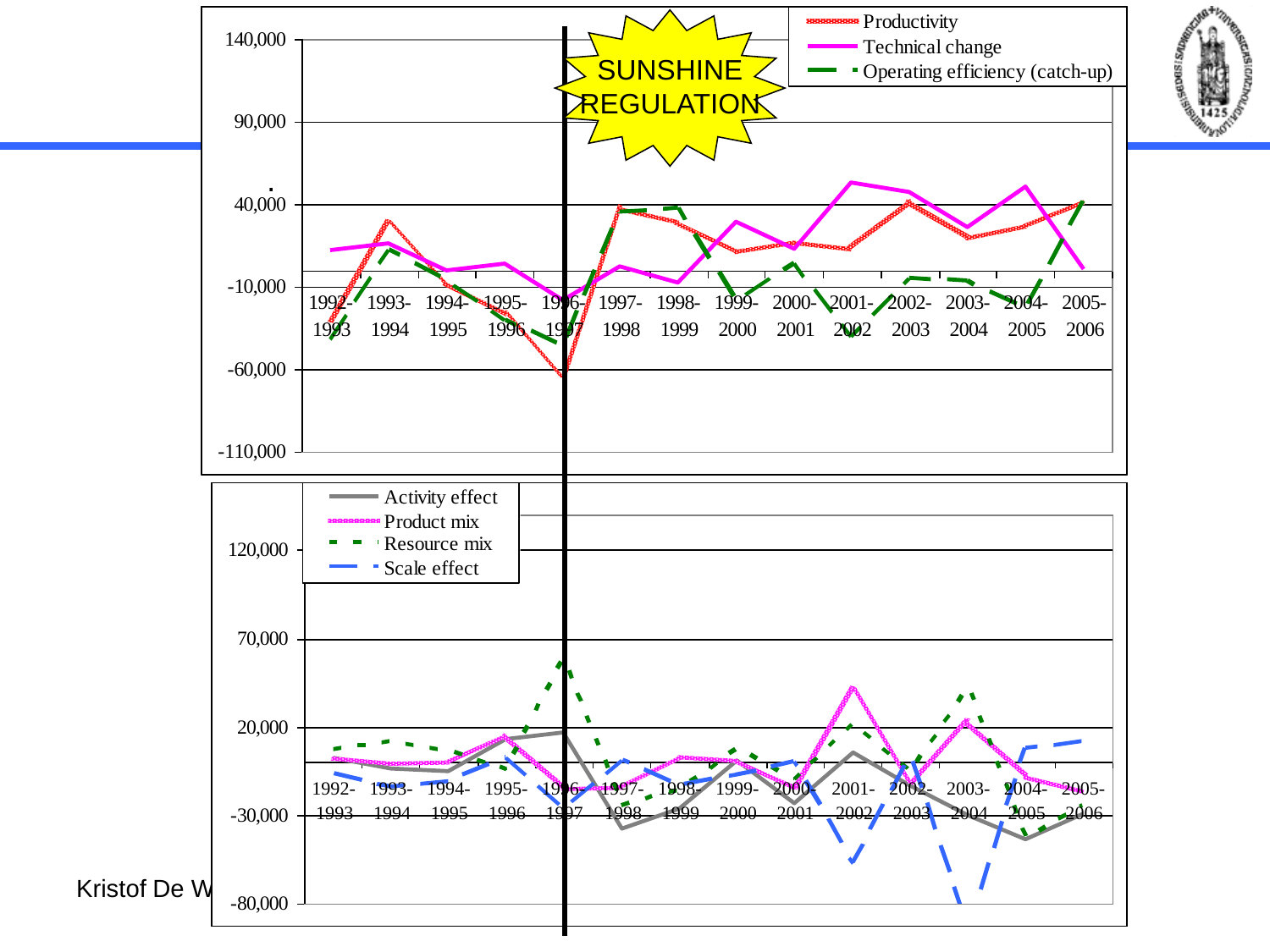#### **Outline**

- 1. Decomposing profit change
- 2. Non-parametrically estimating efficient quantities
- 3. The input and output variables
- 4. Regulatory swings in the Dutch drinking water sector
- 5. Conclusion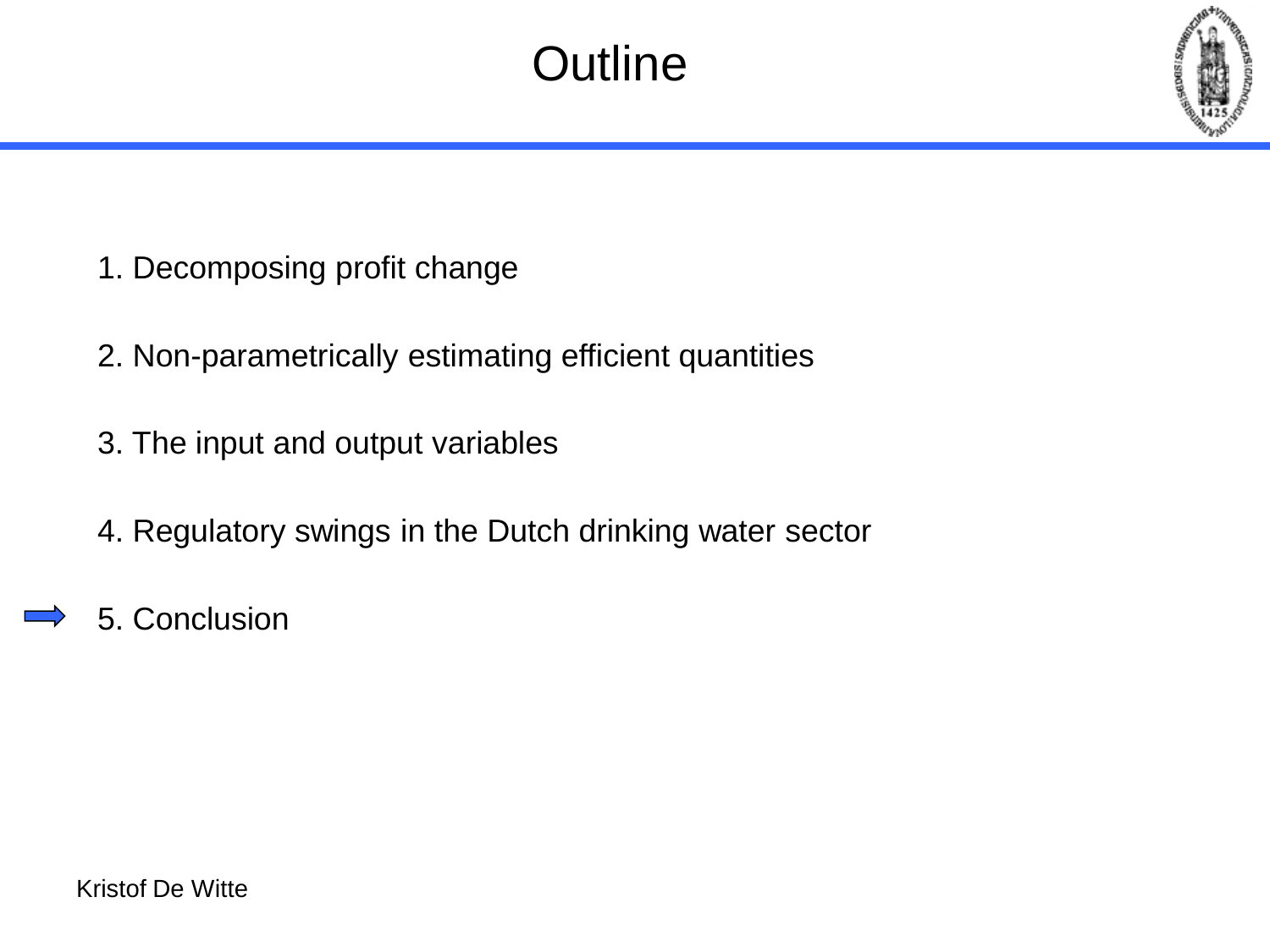#### **Conclusion**



The Dutch government launched several ideas for regulatory models (privatization, yardstick competition, profit regulation, self-regulation…)  $\rightarrow$  Regulatory uncertainty influences the quantity and price effects

The light-handed sunshine regulatory model incentivized the utilities Given the specific situation in the Netherlands, public management can work



Kristof De Witte